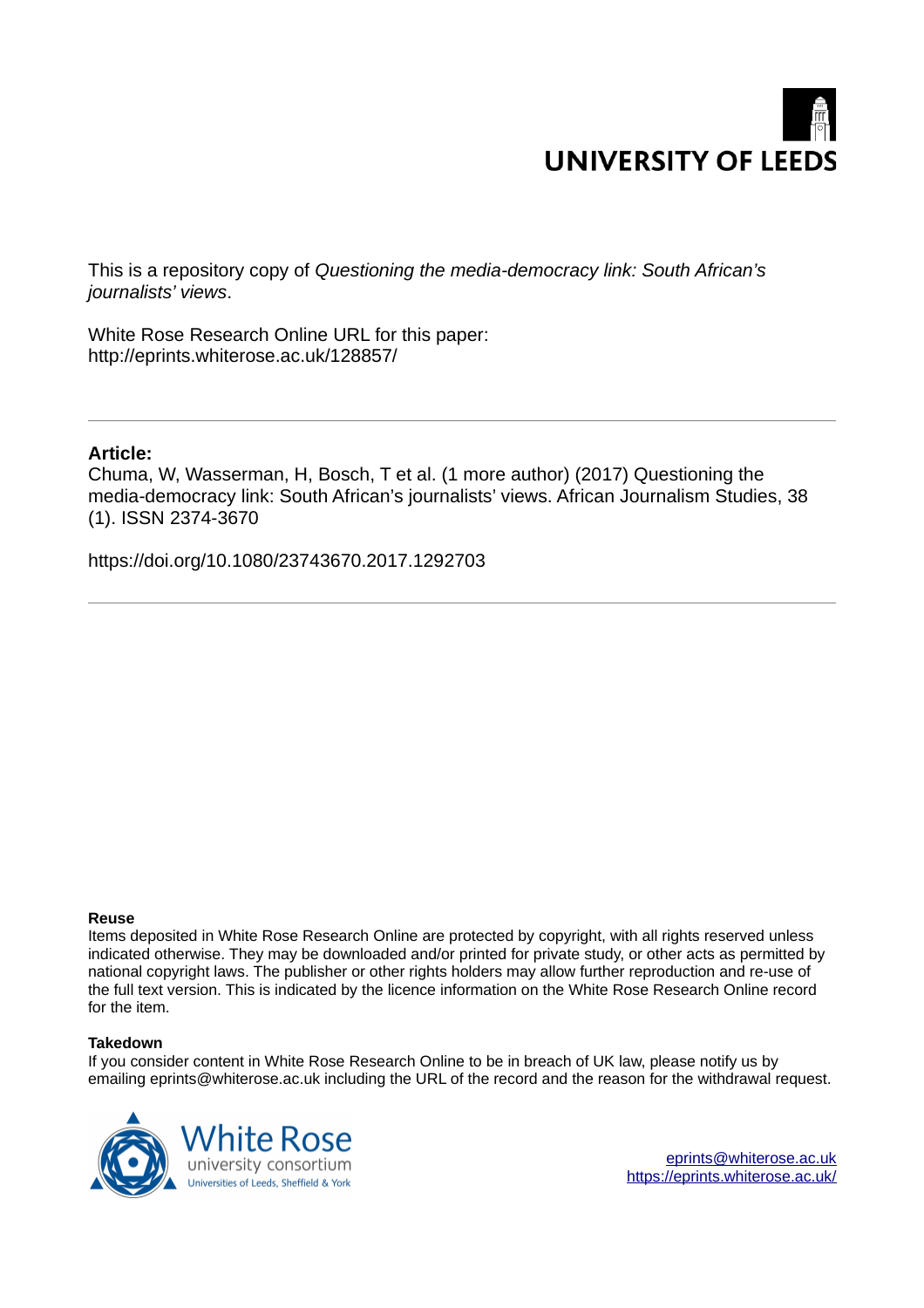# **Questioning the Media-Democracy Link: South African Journalists' Views**

Wallace Chuma University of Cape Town [wallace.chuma@uct.ac.za](mailto:wallace.chuma@uct.ac.za) 

Tanja Bosch University of Cape Town [tanja.bosch@uct.ac.za](mailto:tanja.bosch@uct.ac.za) 

Herman Wasserman University of Cape Town [herman.wasserman@uct.ac.za](mailto:herman.wasserman@uct.ac.za) 

Rebecca Pointer University of Cape Town [rpointer@plaas.org.za](mailto:rpointer@plaas.org.za) 

### **Abstract**

It is often assumed that a robust, free and independent media will contribute to the deepening of democracy by keeping governments accountable and broadening citizen participation in deliberative democratic debates. But in new democracies such as South Africa, the deepening and broadening of democratic participation is often curtailed by challenges such as unequal access to the media, the orientation of mainstream media towards elite audiences and renewed attempts by sources of power to control the free flow of information. Despite the promise of a peaceful, equitable and democratic society after the end of apartheid, conflicts continue to erupt due to continued social polarisation, vast socio-economic inequalities and new struggles for power. In South Africa these conflicts include social protests on a daily basis, repeated outbreaks of xenophobic violence and disruptions to the parliamentary process. This paper probes the role of the media in these conflicts from the perspective of journalists who have reported on these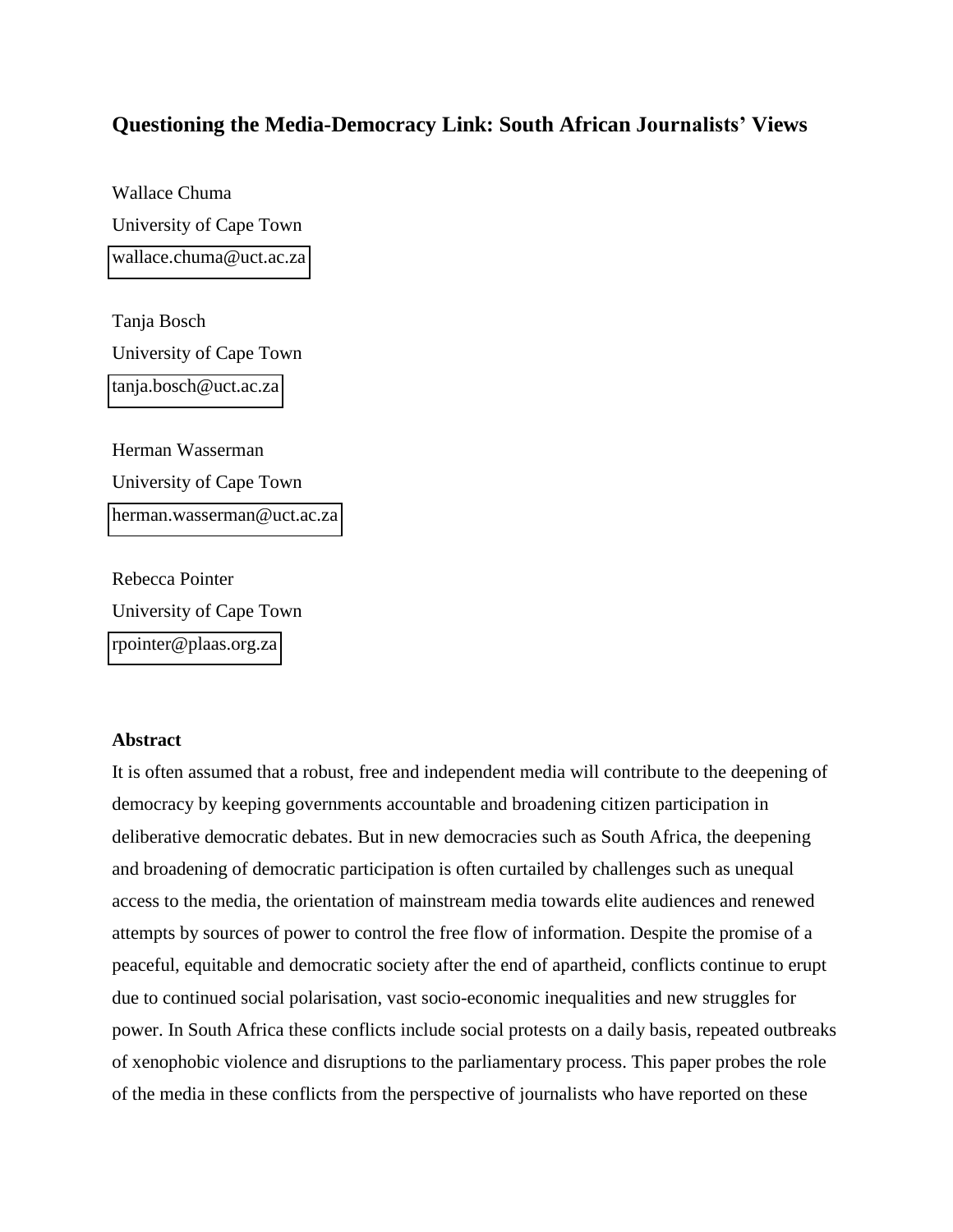issues. The paper explores ways in which journalists critically reflect on their abilities to perform the roles expected of them within a normative framework informed by the Habermasian ideal of deliberative democracy. The reasons they offer for not fulfilling these roles, and the conditions underpinning these failures, lead them to question the ability of the South African media to contribute to an emerging democracy.

**Keywords**: South Africa; journalists; media; democracy; xenophobic violence; service delivery protests; community protests

## **Introduction**

The media's role in democratic life is often celebrated in popular journalistic discourse as being of central importance. In these narratives the media is seen as contributing to rational deliberation in the public sphere and increased transparency of democratic processes as well as ensuring greater accountability by officials towards citizens. Seen in this way, the media can play a monitorial role as a watchdog over powerful individuals and institutions or a facilitative role (Christians et al. 2009) to encourage democratic deliberation in a rational, Habermasian public sphere. As citizens mainly access political discussions through the media "the deliberative model of democracy places exacting demands on media and journalism...democracy can never become more deliberative without the active participation of media and journalism" (Strömbäck 2005, 340).

However, assumptions about the deliberative and watchdog role of the media cannot be taken for granted, especially in contexts that have recently undergone major political transitions, or those marked by severe socio-economic inequalities  $-$  or both, as in the case of South Africa. In these "bifurcated" public spheres (Heller 2009), the media could be seen to be aligned with one side of a polarised society and add to tensions rather than ameliorate them. In a new democracy, still coming to terms with the history of violent conflict, the type of debate associated with a "marketplace of ideas" can indeed contribute to "confusion and the aggravation of conflicts" (Voltmer 2006, 3). While democracies are value laden and have "a strong ethos of political equality and tolerance" (Strömbäck 2005, 335) in societies that are newly emerging from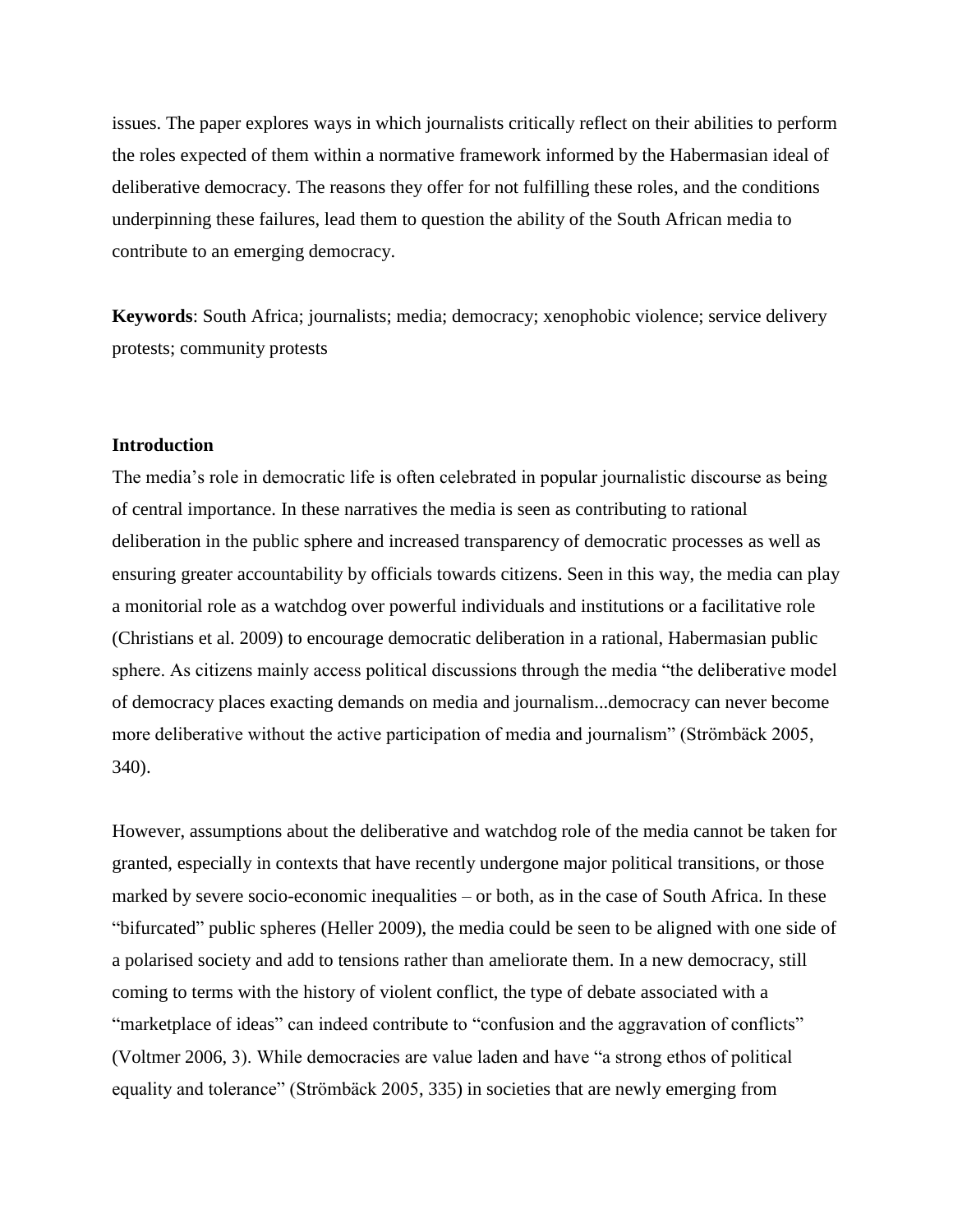violence, the nature of democracy may be in flux with a clash between different types of democracies. Various models of democracy have been suggested by various authors, for example whether democracy is simply procedural (e.g. with regular elections) (cf. Strömbäck 2005), or participatory with strong involvement from civil society (cf. Ciaglia 2016; Strömbäck 2005). These different models of democracy may influence the role that the media play, for example, influencing the extent to which "less powerful actors may get drawn into the news" (van Dalen 2012, 35), the extent to which media relies on pronouncements from government officials, and the level of criticism directed at those same government officials (cf. Hanitzsch and Mellado 2011; Schudson 2002).

In these different democratic environments, the assumption that the media provides an open space for deliberation and debate in the interest of democratic deepening should be questioned. For example, the media could simply be providing "information to catch the eye of relatively inattentive citizens" (Curran et al. 2009, 6). As Voltmer (2006, 3) remarks, in an unequal, stratified society, the media may amplify the voices of those who are able to access the media most effectively, rather than those whose arguments most deserve to be heard. In transitional societies, despite considerable political change, social transformation can lag behind and the media may remain untransformed, since "[n]ew institutions are formed on the remnants of the old...as a result, what prevails is often a culture lodged within a former authoritarian political system that is carried over and internalized by the new democratic political dispensation" (Rodny-Gumede 2015, 134).

New democracies such as South Africa, Voltmer (2006, 5) observes, are "frequently faced with fragile identities, deep social divisions and unfinished nation-building". While a monitorial, watchdog role is very important in these societies, the media do not necessarily provide a neutral platform for democratic deliberation, but may instead act – however unintentionally – in favour of entrenched powerful interests. These interests may be political or commercial in nature. Arguably then, "media are overcharged with the task of presenting a true picture of the 'world outside'" (Donsbach 2004, 133), since multiple influences determine the role that the media play, including economic influences (e.g. advertising needs, profit motives), organisational influences (editorial decision-making, managerial routines), routines of news work, and "the policies, conventions, and customs of the profession" (Hanitzsch and Mellado 2011).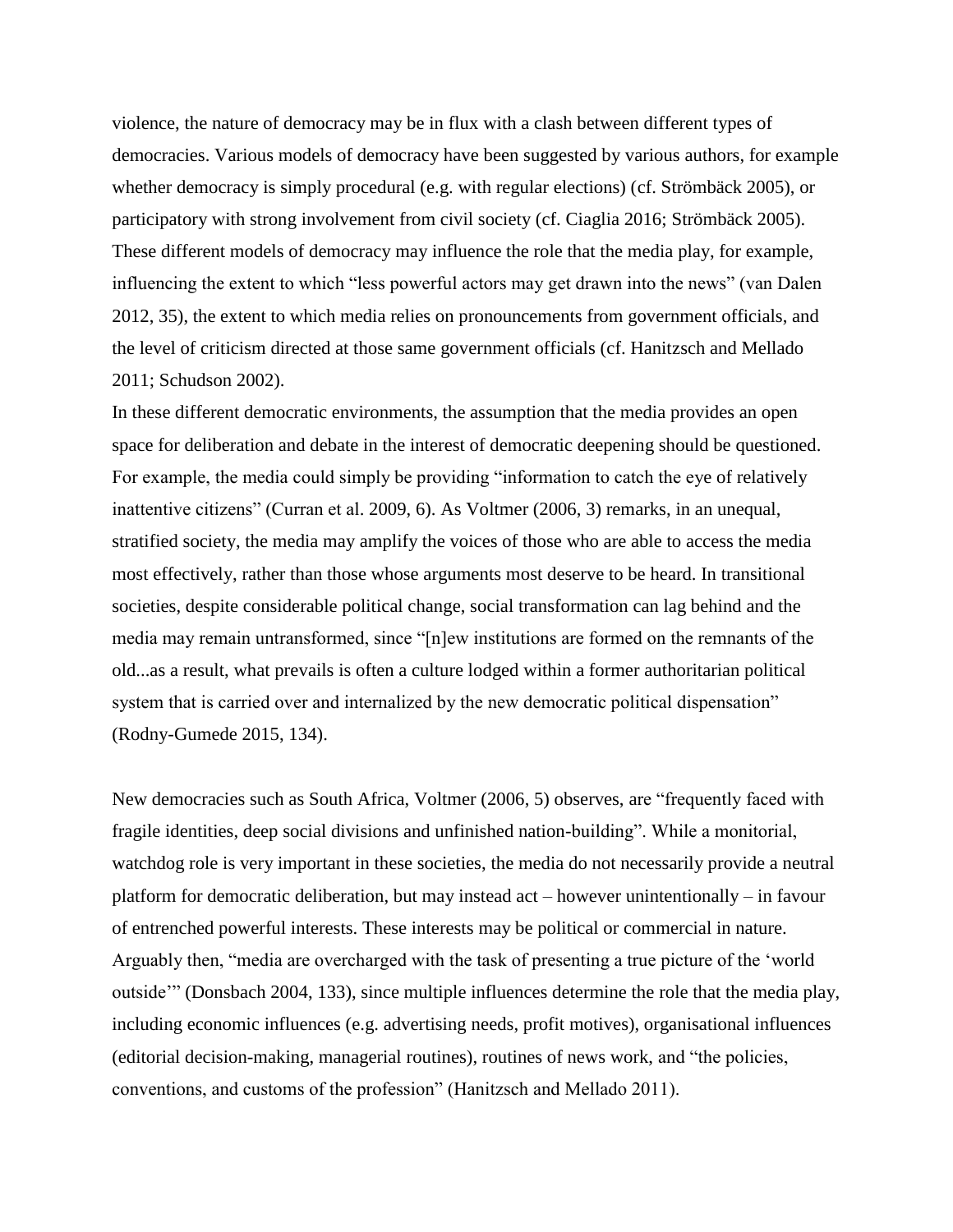If the asymmetries in access to the public sphere are left unaddressed, the media might therefore prevent the marginalised or powerless from having their views heard. The media would thus contribute to the further silencing and marginalisation of sections of the citizenry. The imperative is on the media in situations of inequality and conflict not merely to attempt to voice the concerns of the public, but to engage in a reciprocal relationship of speaking and listening (Couldry 2010, 7–11). This would require a departure from the normative assumption that journalists are professional "gatekeepers", towards the notion that journalists facilitate conversation – becoming "gate-openers" that involve citizens as equal partners in the production process (Carpentier 2003, 438; 2011, 123).

This paper focuses on the post-apartheid South African context, where the formal transition to democracy took place more than two decades ago, but social inequality remains high, conflict continues to erupt and the role of the media in democracy continues to be criticised by politicians (see Ndlovu [2015] for an overview of recent debates). While there are currently no "indications of a crisis in journalism standards", key regulatory decisions have arguably "embedded unequal power relations, to the advantage of press owners and to the detriment of media workers and press users" (Duncan 2014, 77). And the media, while "certainly driven by commercial interests, are also embedded in non-market social relations and networks" (Chakravartty and Roy 2013, 255), such as race and language groups, kinship relationships, or community-based organisations.

Against this backdrop, this article examines the role of journalism in two particular conflicts where the persisting social tensions and economic inequalities became very pronounced. These conflicts are 1) ongoing community protests and 2) recurring xenophobic conflicts in the country. These conflicts were selected as examples of conflict in post-apartheid society that provide a lens through which to understand the ways in which media coverage and democratic politics intersect. As elsewhere, politics in South Africa has also become increasingly mediated, and the way media frame conflict and dissent has an impact on the way such conflicts can play out in the political sphere (Cottle 2008). In a previous study (Bosch, Chuma and Wasserman, forthcoming 2018), a content analysis of print media representations of these conflicts was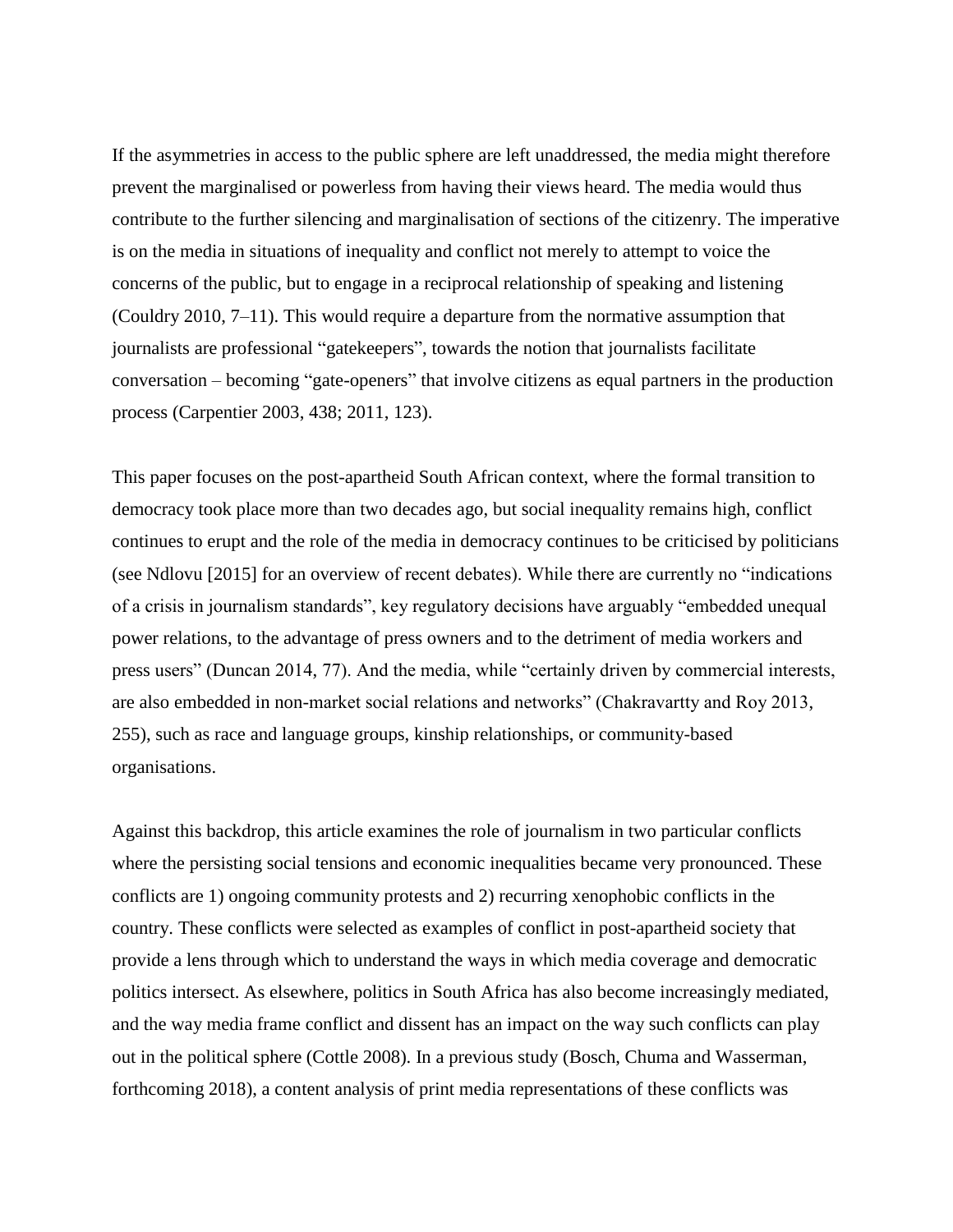undertaken, which showed an emphasis on the "disruptive" nature of the protests as a common thread in newspapers' framing of community protests. Although the particular approaches and depictions differed across newspapers, "disruptions" or deviations from the "norm" are among the key criteria for newsworthiness and therefore commercial newspapers seeking to attract readers would act as per that convention. Noticeably absent from newspaper reports was an explanation of the underlying structural issues at the root of these uprisings.

As Cottle (2008, 857) points out, the media's "own shifting agendas and agency in championing certain causes and issues" in relation to demonstrations and protests need to be examined as well. Journalists' own perceptions of conflicts, the actors in these conflicts and the acceptability of such protests (Cottle 2008, 857) will result in some conflicts and protests receiving more favourable coverage than others. These attitudes can shape coverage, and ultimately influence the political outcome of conflicts. A study of media representations alone is not enough to understand the various power relations at play in democratisation conflicts. Content analyses cannot adequately capture the political contingencies and dynamics present in contemporary protest and demonstration reporting (Cottle 2008). This paper therefore explored the perceptions and attitudes of journalists who covered the outbreaks of xenophobic violence in South Africa in recent years, as well as those journalists involved in reporting on ongoing community protests. Of particular interest is the reasons journalists offer for failing to link media and democracy in ways they would be expected to, and the conditions underpinning these failures.

## **Theoretical Framework**

This article's examination of South African journalists' perceptions of the media-democracy nexus in the context of their own work, and specifically in their coverage of "democratisation conflicts" aims to contribute to a burgeoning body of research which raises fundamental questions about the "universal" applicability of the media-democracy paradigm today (see, for example, Curran 2014; Deuze 2005; Gronvall 2014). In the South African context, interrogating this normative approach is important given the nature of the post-apartheid polity characterised on the one hand by one of the world's most liberal constitutions, and on the other, by extreme socio-economic inequalities which pose significant threats to the sustainability of the democracy.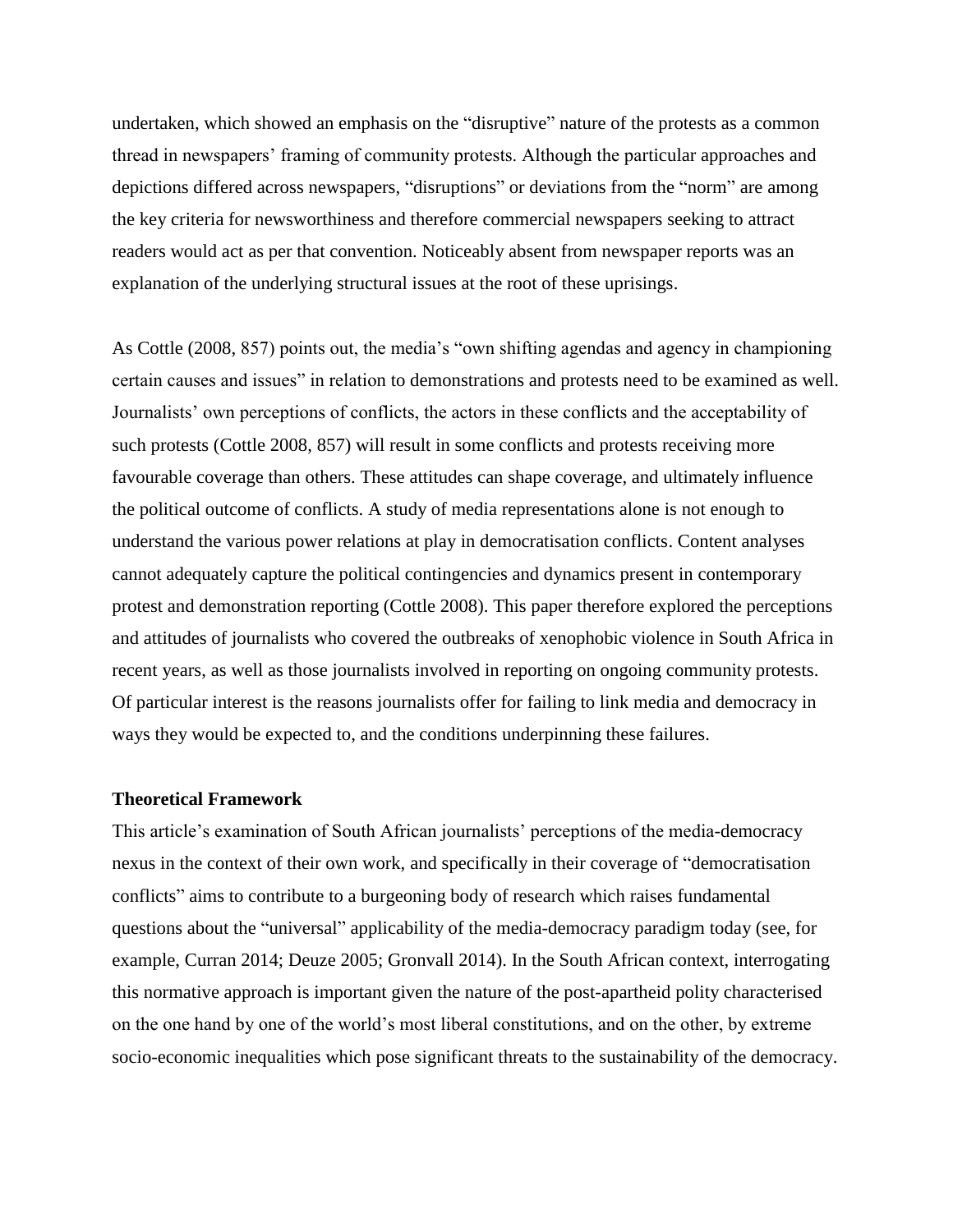The media-democracy paradigm is arguably one of the most enduring but also hegemonic approaches to researching and making sense of the media's role in society. Although it emerged in the context of the capitalist democracies of the global North, it has also informed work on media and society – including particularly journalistic practices – in other parts of the world, including Africa. And yet, the same approach has increasingly come under scrutiny, because among other things, it doesn't explain the complexities of media and society in different parts of the world, especially in the context of recent changes in the global political economy as well as changes in media ecologies.

At the core of the media-democracy paradigm is the assumption that the two are inextricably linked and, for democracy to function effectively, it needs to have a media system that renders that possible in specific and predictable ways; while a liberal democratic polity is considered an essential requirement for a vibrant and "free" and robust media. As McChesney (2008, 25) puts it,

Democratic theory generally posits that society needs a journalism that is a rigorous watchdog of those in power and who want to be in power, can ferret out truth from lies, and can present a wide range of informed positions on the important issues of the day. Each medium need not do all of these things, but the media system as a whole should make this calibre of journalism readily available to the citizenry.

Besides being "watchdogs" and in a way acting as "early warning systems", the mediademocracy perspective also conceives of journalism as performing a deliberative function by providing feedback between an informed elite discourse and a responsive civil society, i.e. the citizenry (Habermas 2006). For journalism to perform these functions, the profession has traditionally been informed by certain norms and ideal-type values, which albeit unachievable at any one time, serve as guides. These include notions of journalistic autonomy to centres of power, objectivity, public service obligations, and ethics, which serve as legitimating factors to the profession as a whole (see Deuze 2005; Josephi 2013). As Nerone (2013, 447) argues, "Journalism is an ism…a belief system that defines the appropriate practices and values of news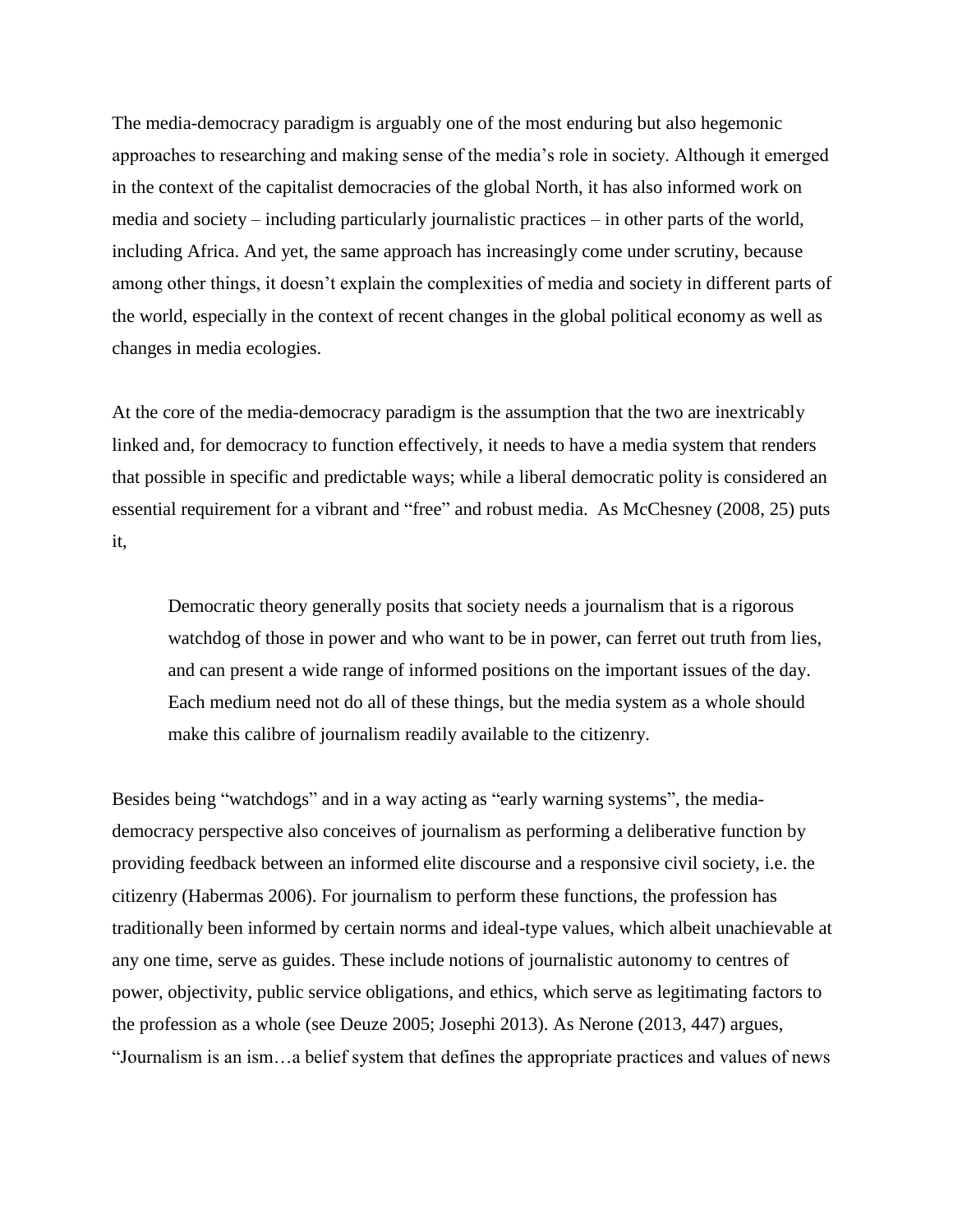professionals, news media, and news systems". But the "belief system" may be specific to different contexts, or common themes may exist across countries.

Josephi (2013) argues that the journalism and democracy paradigm owes much of its pervasiveness to its normativity:

It seems to imply that there is only one kind of journalism and only one kind of democracy, or at least notionally one desirable type of each. This has provided a yardstick against which journalism is judged as to whether it fulfils its role of advancing and upholding democracy (Josephi 2013, 442).

Researchers operating from this paradigm have often cited numerous instances of journalistic exposés of corruption and abuse of power in different countries and contexts to highlight the centrality of the institution of the media to liberal democracy (Curran 2014). However, with the media facing increasing economic difficulties, the expensive endeavour of investigative journalism in also coming under threat (Hunter 2015).

However, other models of journalism can also influence media coverage. In some African countries media production is influenced by "development journalism", which places higher emphasis on addressing poverty than in many Western countries (George 2013). Kenix (2015) has argued that the media also play a role in creating a national identity, and Tamba M'bayo (2013) argues that good journalism reconstructs social relationships. It is important to consider these roles in the South African context: while Bosch (2010) has argued that (at least in the example of talk radio), South African media can play a role in promoting democracy and development, Duncan (2003) argues that the South African media do not do enough to address poverty inequality, and Barnett (1999) argues that the fragmentation of South African audiences limits the extent to which media can build social cohesion.

At the same time, with changes taking place across the world  $-$  these include geopolitical shifts marked by the rise of China (and members of the BRICS), the increasing hypercommercialisation of the media, new media and the fragmentation of audiences, social media,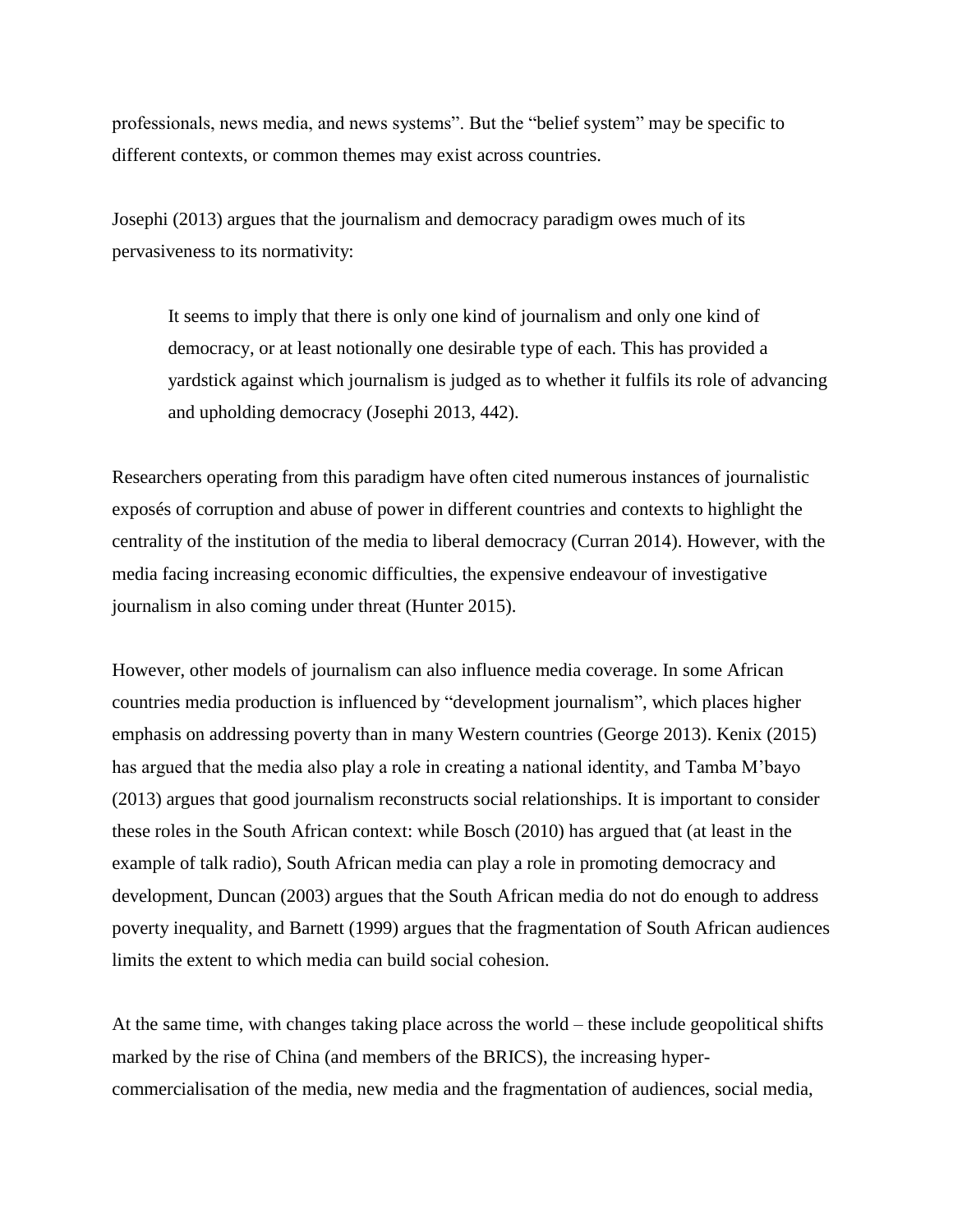amongst others – there has been growing interest in questioning the media-democracy nexus in both established and emerging democracies. George (2013, 49) argues that scholars no longer take seriously the idea that the end of the Cold War would result in "successive waves of democratization that would funnel the affected countries down a single, liberal democratic course". So globally different media models have emerged: in Singapore for example, the "watchdog" role of the media is barely relevant since "a watchful citizenry backed by effective law enforcement has rendered the media redundant as a watchdog against corruption" (George 2013, 496).

In some instances, there have been arguments in favour of "decoupling" journalism from democracy and vice versa. In a study of Scandinavian media executives' views on journalism practice in their organisations versus the general perceptions of journalism as a prime tool for democracy (the media-democracy nexus), Gronvall (2014) found a significant incongruity. It emerged that the notion of sustaining "democracy" was seen as much less important than considerations for commercial viability. While this is hardly new (political economists of communication have reached similar findings on the influence of commercial imperatives on media functions and how this impoverishes democracy), what is interesting is the idea of "decoupling" the media-democracy link in the first instance. Others suggest that while the use-by date for this paradigm may have been reached, there is some valuable legacy in it, especially in the normative area (Josephi 2014). For Curran (2014, 28), the challenge "is to work out what should be retained from this tradition, and what should be revised and rejected and to think about the concrete implications" of this.

#### **The South African Context**

In post-apartheid South Africa, the debate about the role of the media in the new dispensation has mainly been framed in terms of the media-democracy paradigm, with substantial contestation around both the normative and practical aspects of that role. Language and socio-economic factors divide audiences, and "dictate access and ideas around what is considered news" (Rodny-Gumede 2015, 136).

In the two decades since the attainment of democracy, the tensions between the various normative expectations of the media in the country have played themselves out in different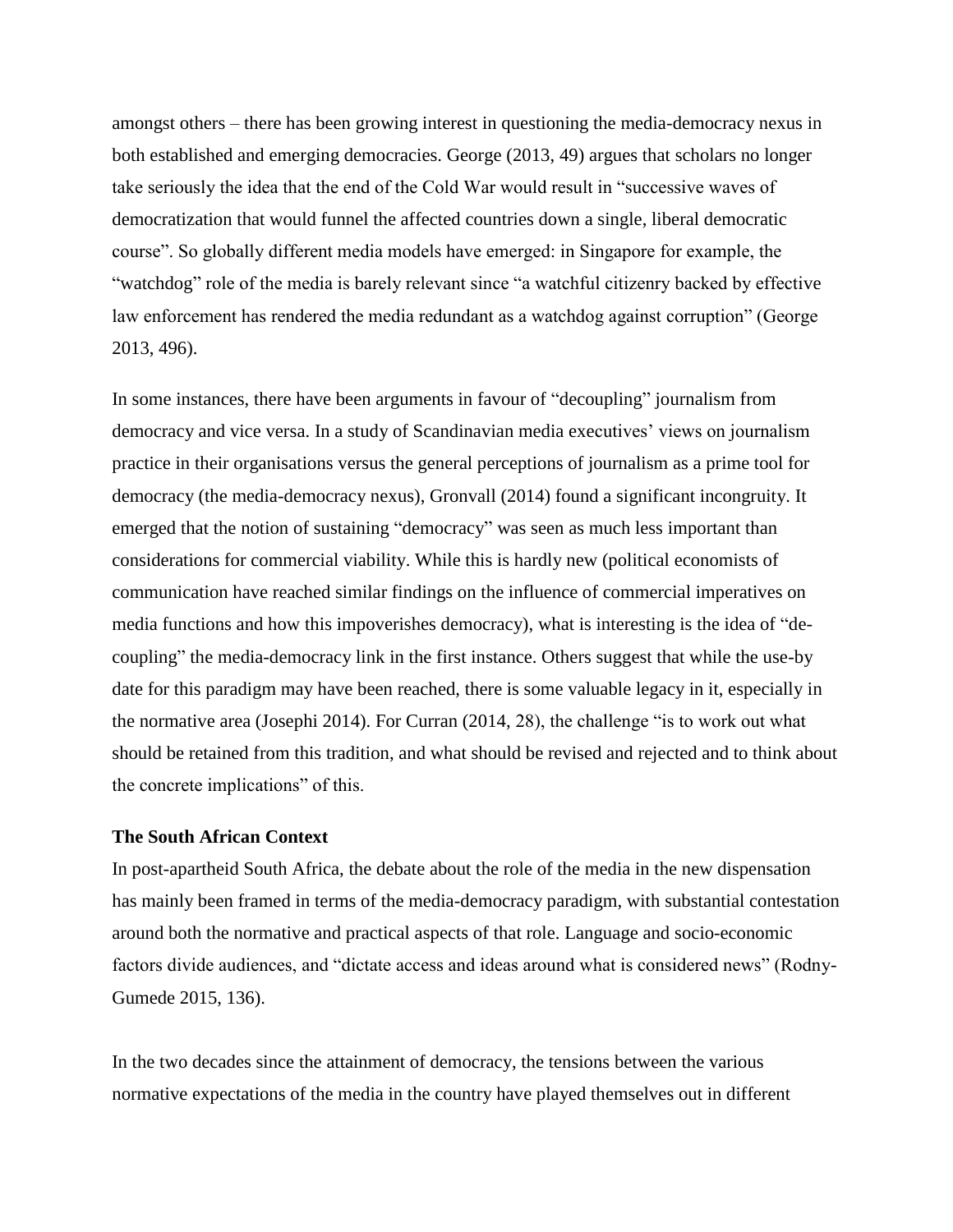phases. These include the initial debates around the overall transformation of the South African media landscape (ownership, staffing, representation, among other things) to reflect the new social realities (Horwitz 2001; Tomaselli 2011), tensions around the question of whether the media, particularly the SABC, should serve the "national" or public interest (Duncan 2003), contestation around whether the mainstream print media were undermining democracy by adopting a racial-inspired line of reporting politics in the post-apartheid era, debates about commercial imperatives negating the media's obligations to the public sphere, and tensions around the state's "encroachment" on the sphere of constitutionally guaranteed media freedoms through legislative interventions such as the ruling ANC's proposal for a Media Appeals Tribunal, and the tabling of a new State Information Bill in Parliament in 2010. In addition, it is argued that the interests of the poor are marginalised by the South African media (Duncan 2003), and that "there is still substantial racism, xenophobia and white middle-class bias in the South African press" (van Baalen 2013, 18).

Even though much of the South African media is not under direct control of the state or the ruling party (Ciaglia 2016, 96), there is no guarantee – even with a very active civil society – that "a more plural and fair decision-making process will take place" (ibid, 99). Indeed, with regard to the post-apartheid power structure, the media remain an "ambivalent force", emerging "as a power centre in their own right, displaying considerable agency in relation to political power" (Rodny-Gumede 2015, 134–35).

But what do journalists themselves consider to be their roles in the context of the country's "emerging" democracy? This is an issue that this article pursues, and it takes cognisance of research that has already been conducted on this topic. Wasserman (2010), for example, conducted in-depth interviews with journalists and political players in South Africa to explore how values like freedom of speech, media responsibility and the democratic role of the media are understood by these various role-players in the political communication process. The findings point to a shifting and negotiated nature of the perceptions of these normative ideals. Similarly, Rodny-Gumede's (2015) work on South African journalistic self-perceptions of their roles revealed that they viewed themselves as neither watchdogs nor lapdogs. Rather, they articulated their roles as based on competing imperatives, in which concerns for the audience and a broader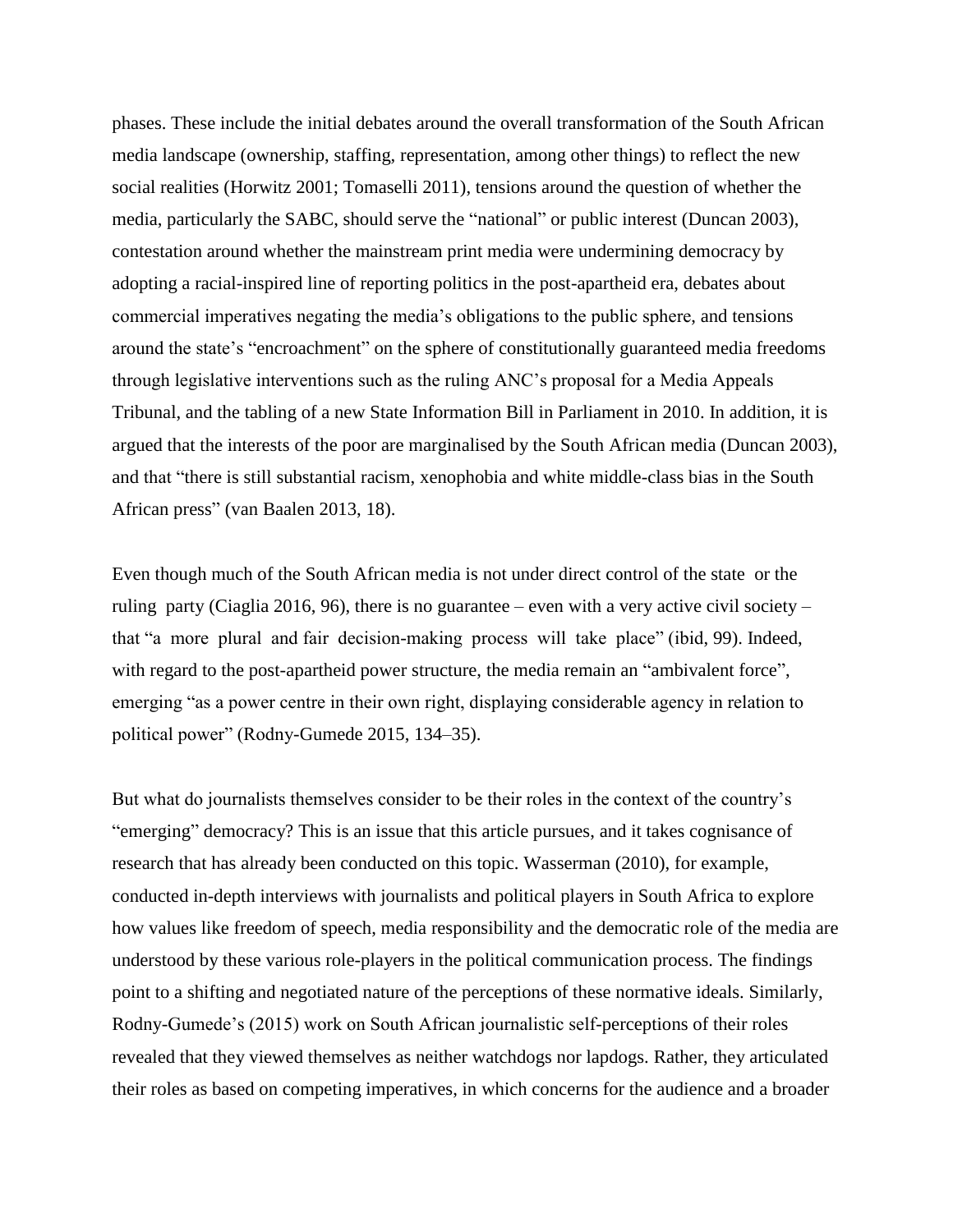articulation of the public interest took precedence over more liberal conceptualisations of the role of journalism in democracy. This paper proceeds along a broadly similar trajectory, focusing more specifically on the journalistic perceptions of coverage of community protests and xenophobic attacks, and how this coverage reflects journalists' perceived role. The aim is to establish how journalists saw the link (even if tenuous, or absent) between their coverage of these specific conflicts and the democratic culture in South Africa in general.

### **Methodology**

The study was part of a broader five-country project exploring the media-democracy link in transitional democracies using content analysis, social media analysis and interviews with journalists, civil society and government officials. This paper is based on semi-structured qualitative interviews with 25 journalists from various media houses (print and broadcast) in Cape Town and Johannesburg. Most of the interviews (21) came from mainstream print newspapers, with the remainder from commercial radio and television. The focus of the interviews was on journalists' working practices, working conditions, perceptions of their roles, and their ethical orientation, as well as their perceptions of democracy and the media's role.

Interviews were conducted at the journalists' chosen location, sometimes in their office space but more usually in a neutral public venue, and typically lasted 60–90 minutes. Participants were selected based on a convenience sample, but also drew on quota sampling methods to allow wide representation from commercial radio and television, as well as daily and weekly papers from various media houses, to represent a range of ownership structures. Participation was voluntary and participants granted their informed consent on the basis of anonymity. Interviews were audio recorded and transcribed verbatim. Transcripts were coded using the NVivo software package and a thematic qualitative analysis was conducted through a process of inductive and deductive coding.

# **Discussion Journalists and Traditional News Values**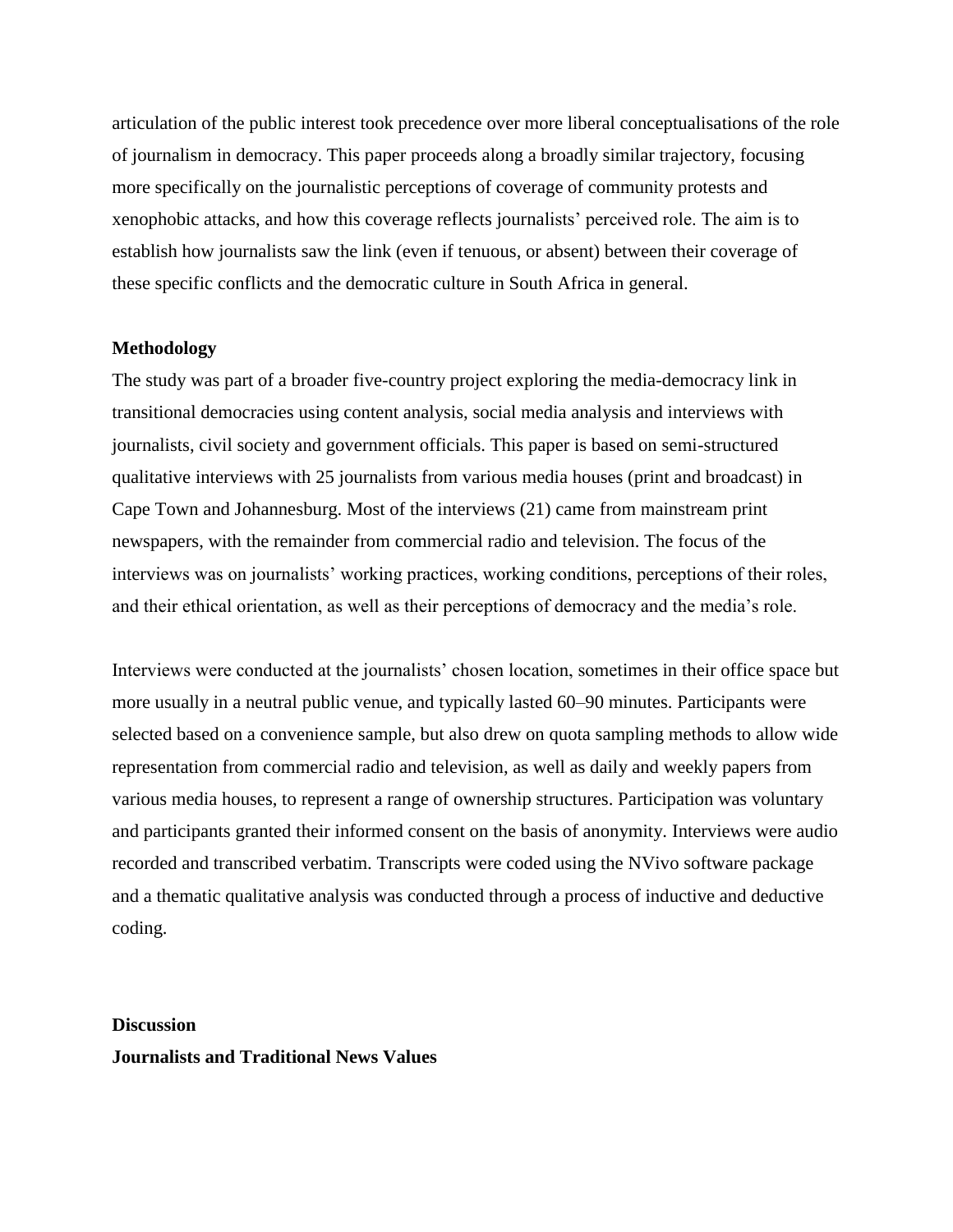All the journalists interviewed were driven by traditional news values when making the choice to cover protest stories. Previous studies have noted that "[j]ournalists around the world share some common values, roles and routines that help them define news and how to report it" (cf. Herscovitz 2004, 71). Sometimes, the journalists interviewed had heard about a story from other news outlets, demonstrating that journalists followed certain norms that were "taken for granted across news organizations" (Welbers et al. 2015, 6). In other instances, the "criteria of newsworthiness" (Josephi 2013, 484) was that the protests had escalated to public demonstrations of violence, making it impossible to ignore as a news story. Journalists subscribed to mainstream Western news values, with the more violent public protests often receiving more prominent coverage.

As one respondent reflected,

Peaceful protest action might be covered on page 6 or 7 but a violent one will get coverage on page 1 or 2, it depends. There is a saying in journalism that if it bleeds, it leads. (Interview 1, 14/11/2014)

The placement of protest coverage (a decision typically made at editorial, not journalist level) certainly points to a news value in which "[c]onflict is a central element of politics", and may even be seen as "a necessary condition for the functioning of democracy" (van Dalen 2012, 33).

Furthermore, respondents indicated a strong focus on "the fairness doctrine, going out of their way to carry the views of counter-demonstrators and the establishment every time they cover the views of the protesters" (Small 1994 in Jha 2008, 713). As one respondent noted,

Am here just to write the story, to tell the story. I don't have a predetermined...I don't write according to a certain way. I write the story as it unfolds. And I write the story; I hope and believe that I am as objective as it can be. I am not going to fall into that trap and say that journalist are all objective because we are not we are human. So I will look at my story and see that I have all the voices that I need from everybody. Not just a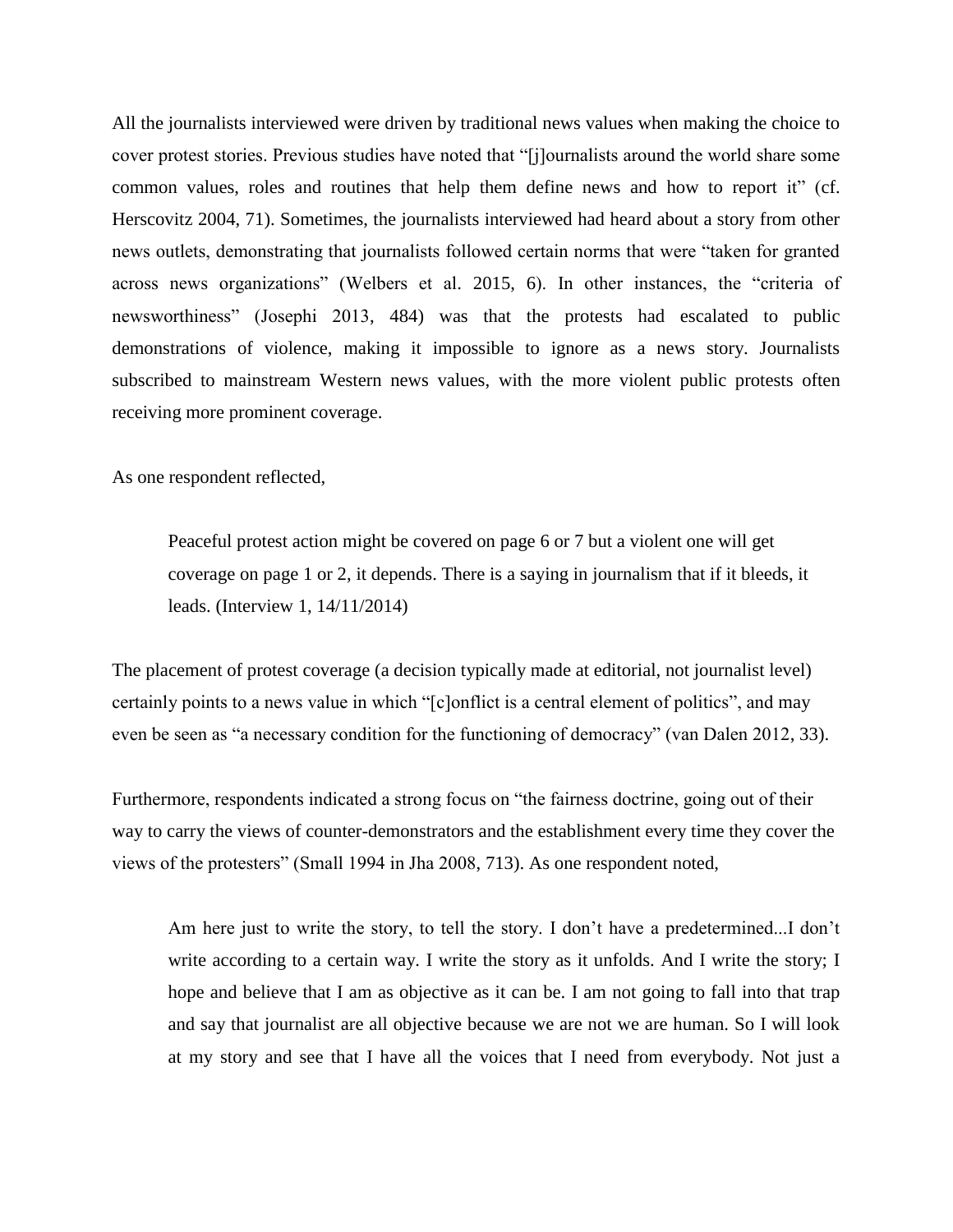particular organisation, or party or political leader or what. So yes, I try to be as objective as possible. (Interview 1, 14/11/2014)

This call to objectivity suggests that journalists do not think about how they "exercise influence by framing information in a particular way" (Schudson 2002, 265). Journalists also indicated that they made "perceptional decisions (truth, relevance, acceptability of facts and issues)" (Donsbach 2004, 151), selecting "what is true, what is relevant and what is, in a moral sense, good or bad" (ibid, 136). One journalist interviewed said:

Well, you know for me I just wanted the people to know the truth about what was happening. It was just saying, "this is what people were experiencing and this is what politicians are saying". I was doing my job as a newspaper journalist and I was writing for the reader. (Interview 3, 14 /11/ 2014)

The notion of "truth" implies that journalists are not aware of how protests and demonstrations usually have "a dominant law and (dis)order frame, labelling protesters as deviant and delegitimizing their aims and politics by emphasizing drama, spectacle and violence" (Cottle 2008, 853). When they talk of "truth", they are not grappling with "whose truth?", but instead "writing for the reader" and selecting a truth that will be palatable to their audience.

With respect to the coverage of the community protests and xenophobic violence specifically, journalists reiterated this desire for "objectivity" but simultaneously agreed that coverage could have been more detailed and contextualised better. Journalists agreed that they did not stick to notions of fairness that include providing "opportunities for those who are being attacked or whose integrity is being questioned to respond" (Tamba M'bayo 2013, 44). At the same time, even when journalists had engaged with communities to understand the background to protests, there was a sense that this was often not reflected in the print  $copy$  -pointing to the fact that "upper-level managers (with potentially diverging personal views or judgments) will have more influence on the news than journalists in lower positions" (Peiser 2000, 246).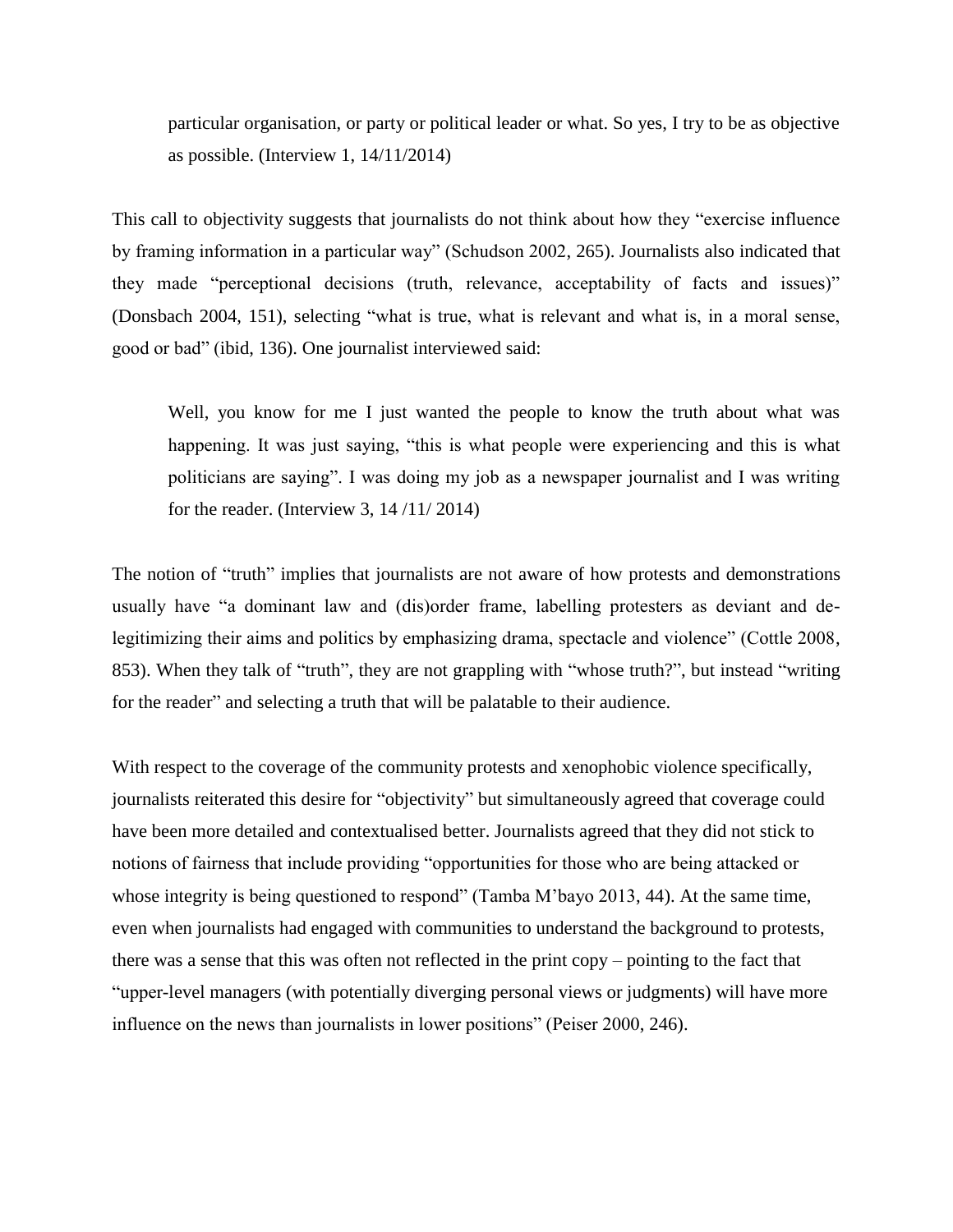Journalists reflected on how issues such as service delivery protests were often reported on in terms of straightforward binaries. One of the respondents noted:

I think there was definitely a lack of depth and I will agree even the newspaper that I worked for and did a lot of those kinds of reporting did not allow me the time necessarily. Cos I was working as a daily newspaper journalist at the New Age and you are constantly reacting to news when you work at a daily newspaper. It's difficult to have time to research and spend time you know. So it was, for example, very black and white; it was very much like good guys and bad guys. With some media it was like the poo protesters are bad.<sup>1</sup> (Interview 3, 14/11/2014)

The above quote implies that journalists are not connecting "the lives of ordinary people with the words and actions of political parties and other political actors, to show how these domains of actions relate to each other" (Strömbäck 2005, 340), and are also not making connections between different parts of society (George 2013). Hence, the deep divides in South African society are not ameliorated through media coverage and South African media are missing an opportunity to be a "conduit for the creation of a collective national identity" (Kenix 2015, 554).

Other interviewees also reflected on the coverage of community protests and xenophobic violence as a kind of "media event", subscribing to dominant frames and narratives. This reflects the prevalence of a traditional method of news coverage where journalists find drama by representing two sides of a story as conflicting parties, though this dismisses the possibility that there could be multiple sides with the "truth" somewhere in between (Richards and King 2000). One journalist reflected on his experience of reporting:

So in a sense I found that we as the media went with what we had. We did not really engage with issues properly. Especially going behind the figures. We were not questioning the figures enough. And we were not questioning the underlying factors enough. It was just like, and especially the daily papers, it's you know if you look at the

 $\overline{a}$ 

<sup>&</sup>lt;sup>1</sup> The so-called "poo protests" involved community activists flinging human waste in public spaces in Cape Town, such as the Cape Town International Airport, to demonstrate their anger at local authorities.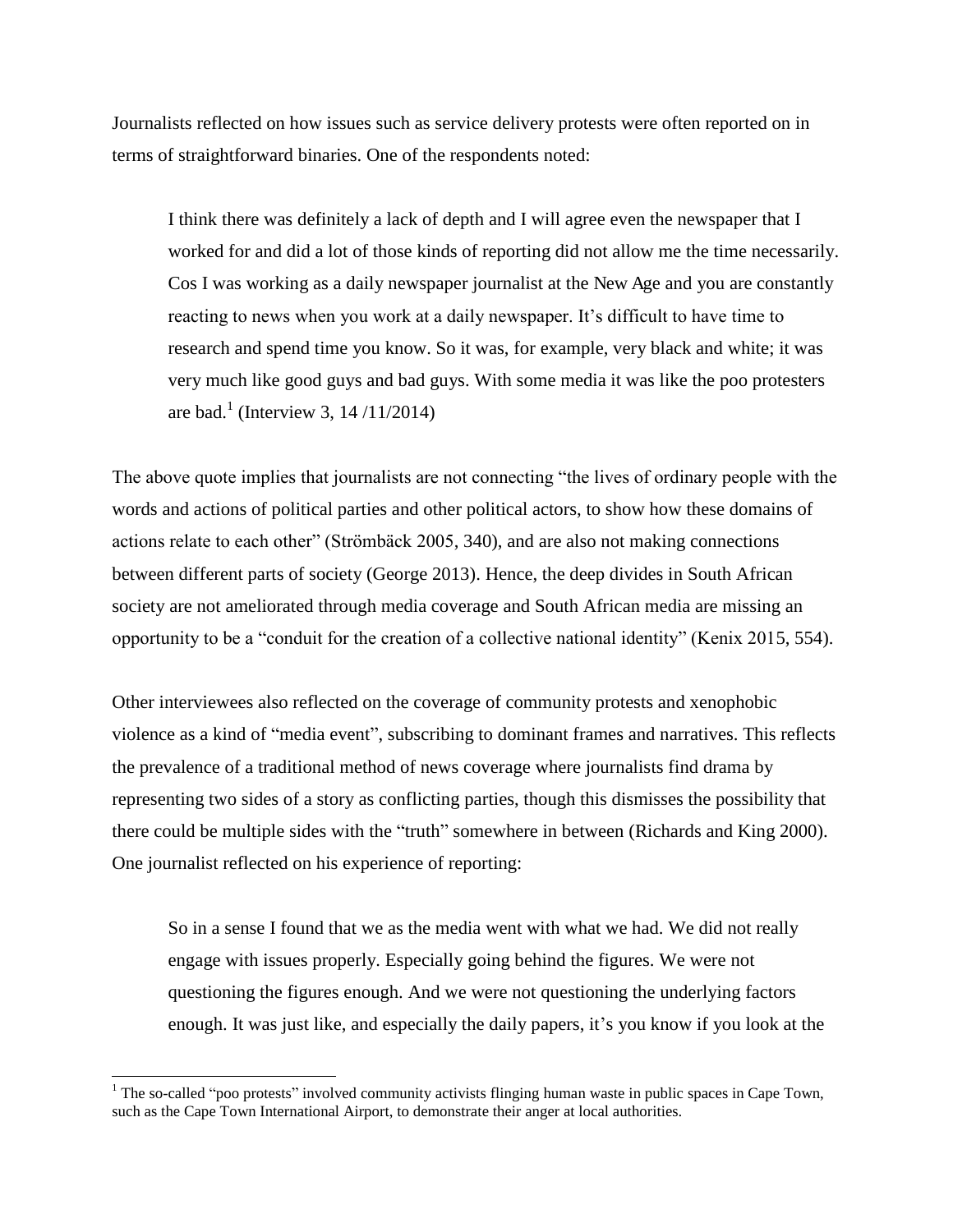daily realities of the newsroom it's really touch and go. Every day. You don't have time to actually go and engage with the subject matter. So I can't really recall any proper, am talking about Media24 now, analysis pieces you know, on service delivery in that sense. (Interview 2, 14/11/2014)

These examples of how journalists report – particularly in daily newspapers – suggest that some bias emerges not from "ideological decisions, but rather [as] the result of the routines by which journalists work", i.e. a structural or "unwitting bias" (van Dalen 2012, 34). Journalists have to make decisions about what to report "under severe time constraints and under the pressure of competition" (Donsbach 2004, 137). As another journalist commented:

If media reports adequately they should reflect an understanding of our society and of different communities. Now what is happened with SDP [service delivery protests] is it's reported more as an event. And the real conditions and the real story, context behind it is not covered. And so it's reported more as the state of, five people were injured, and people smashed car windows, blah blah blah, that kind of stuff. But if the media had been in touch with those societies, they would have reflected the issues in those societies even before the protests. So then they come after the event and so on and they don't understand what is happening. (Interview 8, 27/2/2015)

The conceptualisation of journalism's institutional role is deeply influenced by a Western understanding of news making and does not echo cultural variation across the globe (Hanitzsch 2007). While the journalists pointed to ideas of "[n]ews judgement, criteria of newsworthiness or news values" as measures of "journalistic credibility" (Josephi 2013, 484), with regards to service delivery protests, the above journalist indicates that they do not always understand what is happening, and thus the credibility of their reporting in conflict situations comes into question.

The journalists interviewed also reflected on institutional challenges, which led to poor coverage of the protests. These included issues such as limited word count, deadlines and time pressures to file stories on a daily basis without having the time for engaged research as well as other issues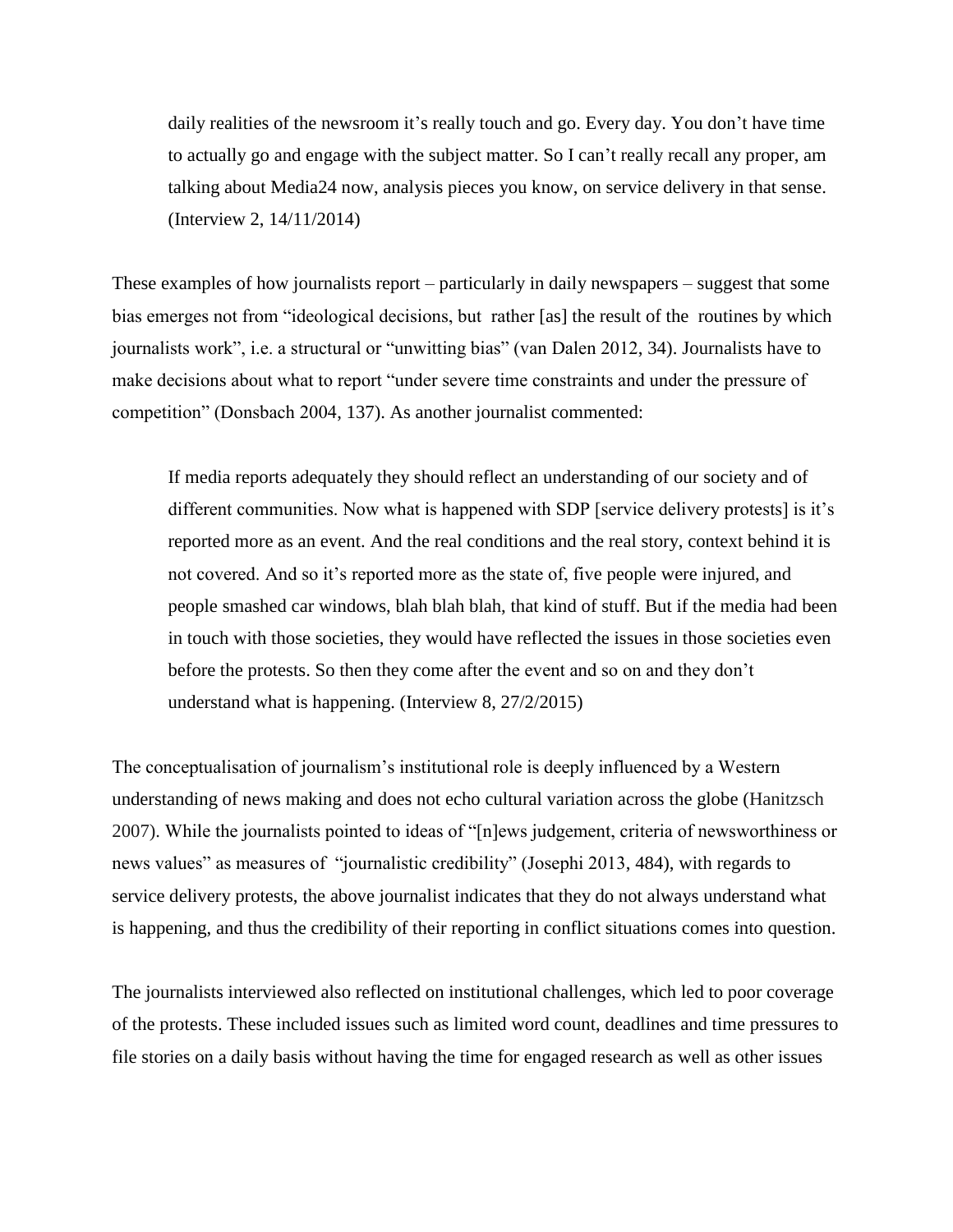such as the juniorisation of the newsroom, resource and capacity constraints. As one former editor put it,

The one reason for it is that the media at the moment are seriously, seriously understaffed. And they're seriously juniorised and there is a shortage of skills in newsrooms throughout the country. And because of that you find that reporters don't have enough time to do features, they basically just churning out stories, they don't have enough time to do contextual stories. (Interview 8, 27/02/2015)

The juniorisation of newsrooms results from declining audiences and thus, declining advertising revenue, creating "downward pressures on profitability…[and] in turn place[s] pressures on newsrooms to reduce costs, leading to mass retrenchments and the overburdening of remaining staff" (Duncan 2014, 170). The funding pressures lead to limits being placed on journalists' time and ability to take on the investigative function that ideally underpins reporting on conflict situations.

Another journalist reflected on the similar challenges newsrooms are facing, thus:

So I mean there are lot of facets there that sort of lead to the easy quick telephone journalism rather than being embedded on the ground and spending time with communities to really understand, in a lot of instances media respond when something set on fire. There is no establishment of a relationship with a community say for the months before that happens. If you are reporting on a community and one of the issues in that community for a long period when something happens you already understand why it's happened. As opposed to parachuting and then going "oh my God there is a mob on the streets and people are burning stuff down, this is outrageous". There is no understanding of the long-term sort of journey that leads to that particular point. (Interview 6, 20/01/2015)

This journalist makes clear that community actors are in a less influential position and therefore are less able to be "visible in the media, whereas visibility would be needed to help to get public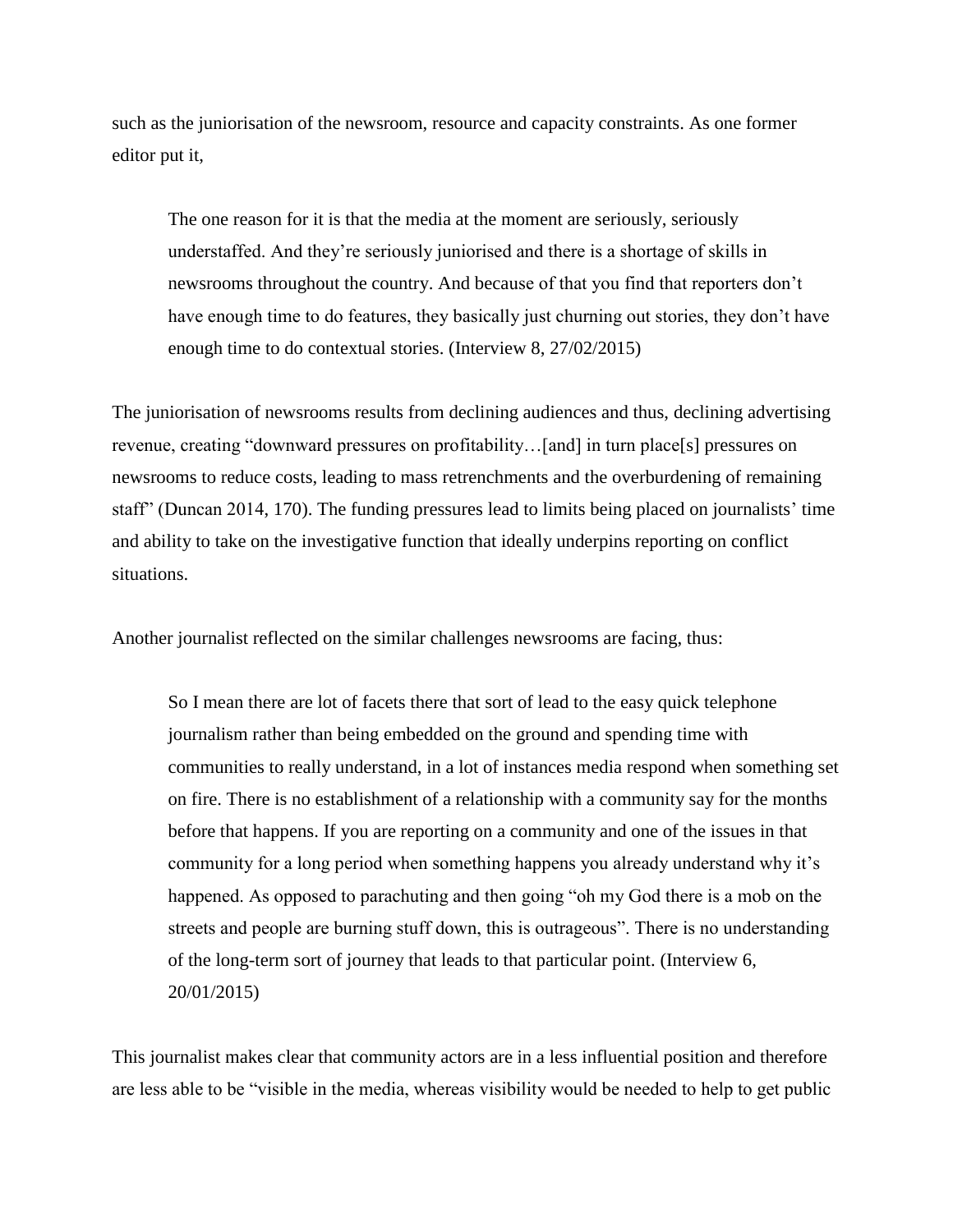opinion on their side" (van Dalen 2012, 35). Hence, South African journalists' self-reporting highlights how "hegemonic journalism" rarely works for the powerless (Nerone 2013, 455), and therefore that the news media are "a more important forum for communication among elites…than with the general population" (Schudson 2002, 263).

Academic research in the field of protest coverage has generally found that journalists rarely interview ordinary protesters who are not organisation officials or spokespersons (Jha 2008). However in all of the cases, and despite the findings of the content analysis (Bosch, Chuma and Wasserman 2018), all of the journalists interviewed reflected on their coverage of the conflicts as having involved on-the-ground research and engagement with ordinary people. What is interesting here is that these voices often did not make it into the pages of the newspaper, as the content analysis revealed.

## **Media Coverage of Democracy**

The journalists interviewed differed in their views on the current state of the South African democracy. There was overall agreement that there have been some improvements such as freedom of the press, but the general view was that this is not a consolidated democracy. Some felt that South Africa's history of conflict with an authoritarian narrative resulted in a particular political culture, despite the new constitution. Journalists also raised concerns about the limitations of a dominant party state with an ineffective political opposition. As one journalist put it,

I do feel that our democracy is fragile because we have in power a government that is quite frankly complacent and not vigilant about guarding that democracy. And I do feel that it's a result of having the majority of just one party and those people who are in that party they essentially run it like it's a business and a private business. So I feel very much that a lot of the systems and the sort of apparatus, the things that are meant to be upholding this democracy are in the hands of a few people you know. And they essentially make decisions on how the course of that democracy. So I feel almost like South Africa's democracy is fragile but at the same time I am very confident that our democracy is stable. It's just fragile as well. (Interview 3, 14/11/2014)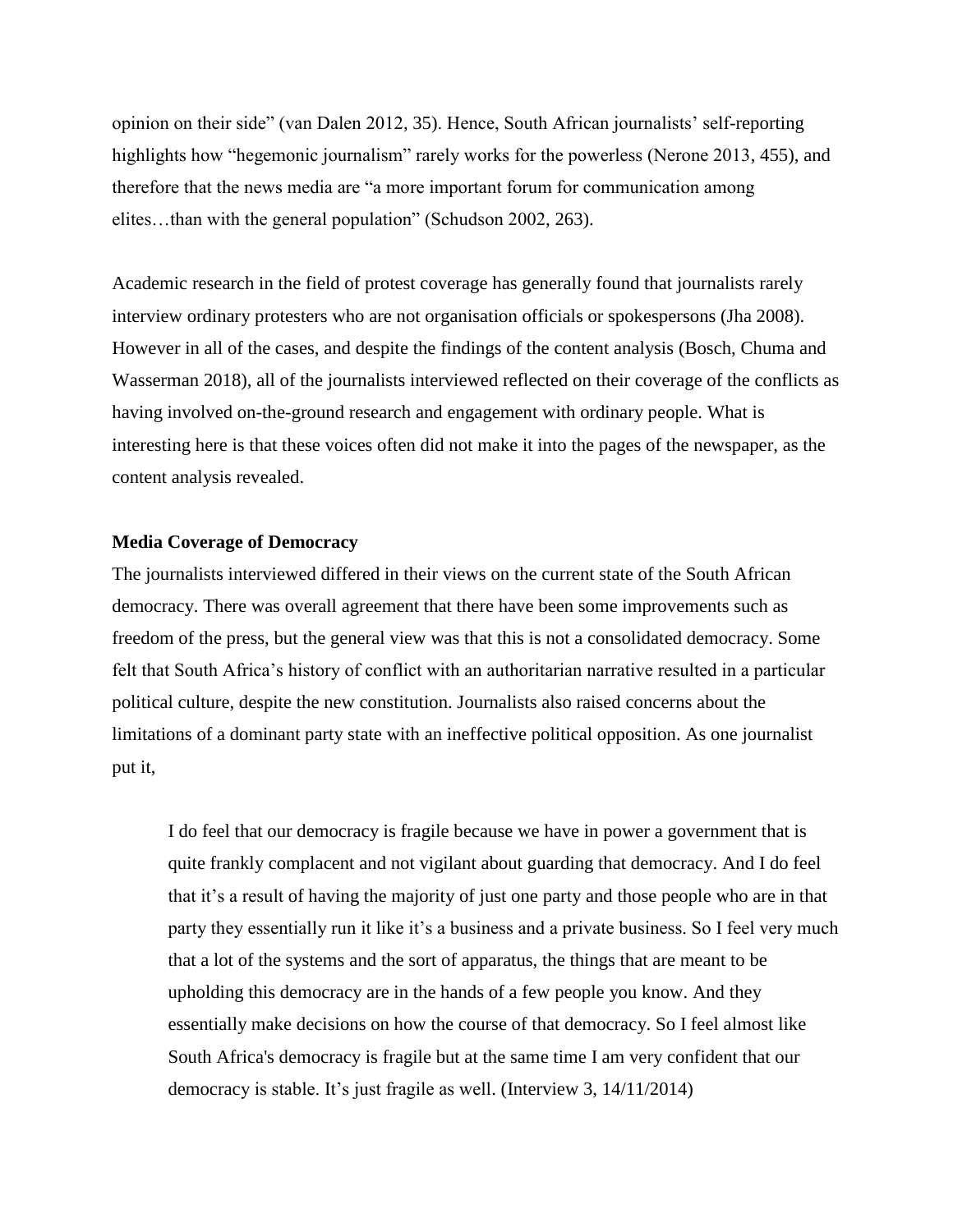Unlike the Western media, where "news gathering is generally an interinstitutional collaboration between political reporters and the public figures they cover" (Schudson 2002, 251), in South Africa journalists feel that they have a limited role in upholding democracy, which is "in the hands of a few people". While journalists may see their role, in part, as "holding government officials accountable" (Relly et al. 2015, 348), government accountability is in short supply. As one journalist put it,

there are two pillars of democracy at the moment that are increasingly eroding. That have not eroded completely but are in a very advanced stage and those two pillars are transparency and accountability. And I think that is feeding, and the problem is from a very high level, so from your national government, from your state institutions down to local government and municipalities. And I think at the core face of delivery, which is municipalities, that is where this problem then trickles down and causes frustration among the people. If you look at most of our social protests there is always a lack of communication, lack of accountability from those in power. (Interview 7, 21/01/2015)

This critique of South African democracy and the government points to a condition in which the media are "an ambivalent force" (Rodny-Gumede 2015, 135) in relation to the democratically elected government. Despite this, some journalists interviewed were very conscious of their role in continuing to build the South African democracy. As one pointed out,

South Africa was an apartheid state, therefore the founders of our democracy put it in the constitution that while you are free to write what you like, you will not be allowed to foment violence, and use hate speech, and you can therefore cannot hide behind media freedom and freedom of expression by dividing the society because the main constitution kind of advocates for unity. Therefore those were the kind of debates that we had where the journalists, young and old, had to remember that we have been a divided society, we are possibly still are to a large extent. And therefore, whatever stories we write, even if they are the truth, we always have to be cautious whether or not the words do not in the end perpetuate hatred or hate speech and divide the society. (Interview 4, 20/01/2015)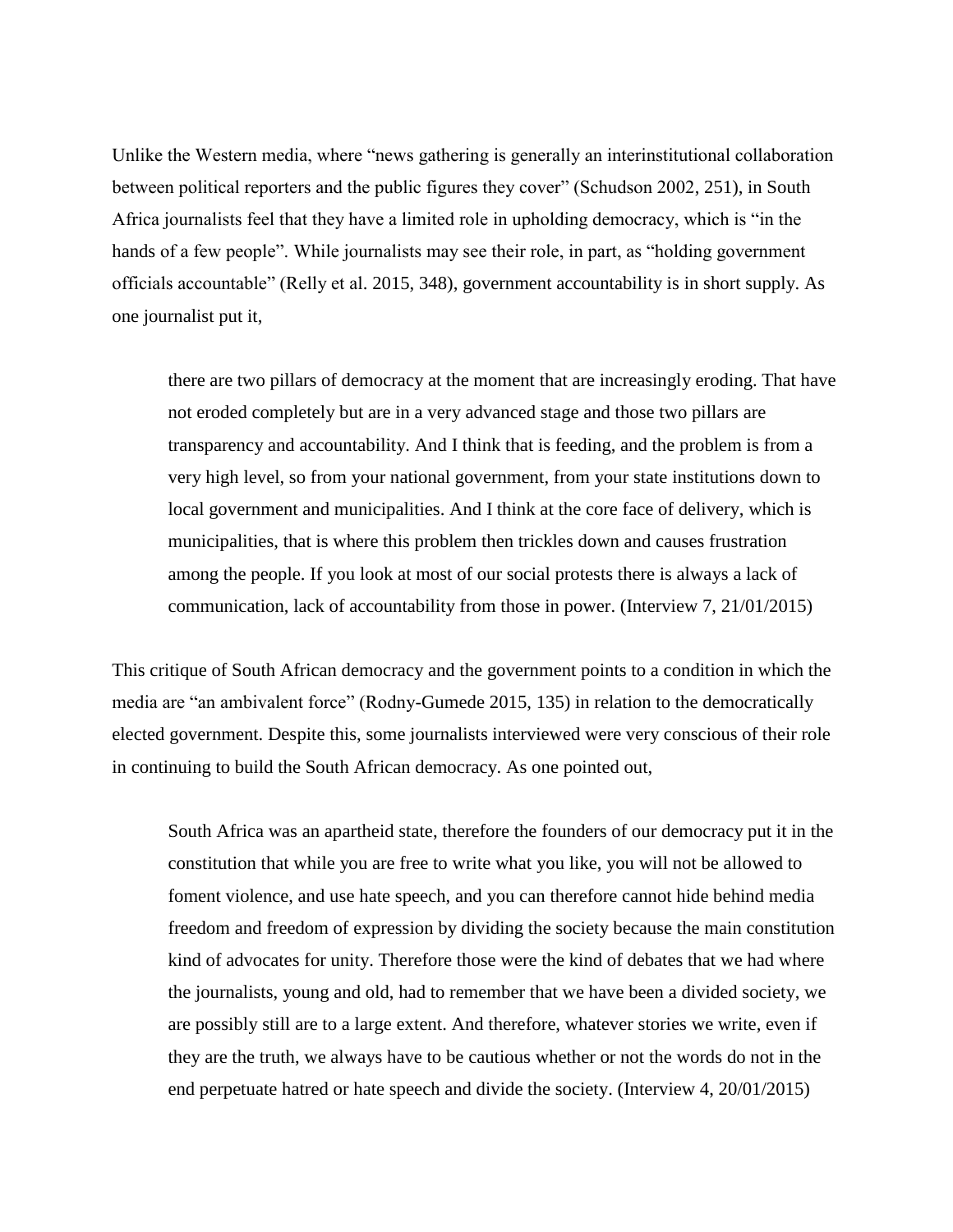In essence, then, journalists are grappling with the need to hold political elites accountable, while "not destabilizing the often fragile legitimacy of the new regime" (Rodny-Gumede 2015, 140). However, such grappling does not only consist of examining the role of political elites, but also identifies a role for the media in contending with issues such as race, class and gender. Such issues are fairly common in post-colonial societies, but do not form part of Western media models (Rodny-Gumede 2015).

In general, journalists felt positive about mainstream media coverage of democracy, raising the issue of a strong regulatory framework and general media independence from government control. Journalists felt strongly about the role of the media in building democracy. Many interviewees felt that South Africa is still a fairly young democracy. As one journalist put it,

If we're talking in terms of age, we're an adolescent and we're difficult and we're prone to tantrums, we're prone to throwing our toys out of the cot when we don't get our way and it's kind of what you expect. It's part of the growing pains of being in your teens. And we've still got a way to go but I still think we still show the world a lot…generally we're doing okay and we've got a long way to go still. (Interview 19, 31/3/2015)

However, journalists nearly all felt that the media was limited in its current abilities to play a role in building democracy. They highlighted the trend of the media to reduce conflict to simplistic binaries, and also felt that the mainstream media reflects a race and class bias, as reflected below:

I think the media does take a very sort of doom and gloom approach generally to like news and events and things that happen. And when they talk about South Africa and South African sort of government, you know, there is a lot of stuff in the media that wants to put fear into people. I think some the media can be a bit more sort of less alarmist in the way to report about our democracy. They don't report about our democracy in the context of the developing country. It's almost as though they are reporting it as it should be like America or it should be like Europe or it should be like the first world. (Interview 3,  $14/11/2014$ )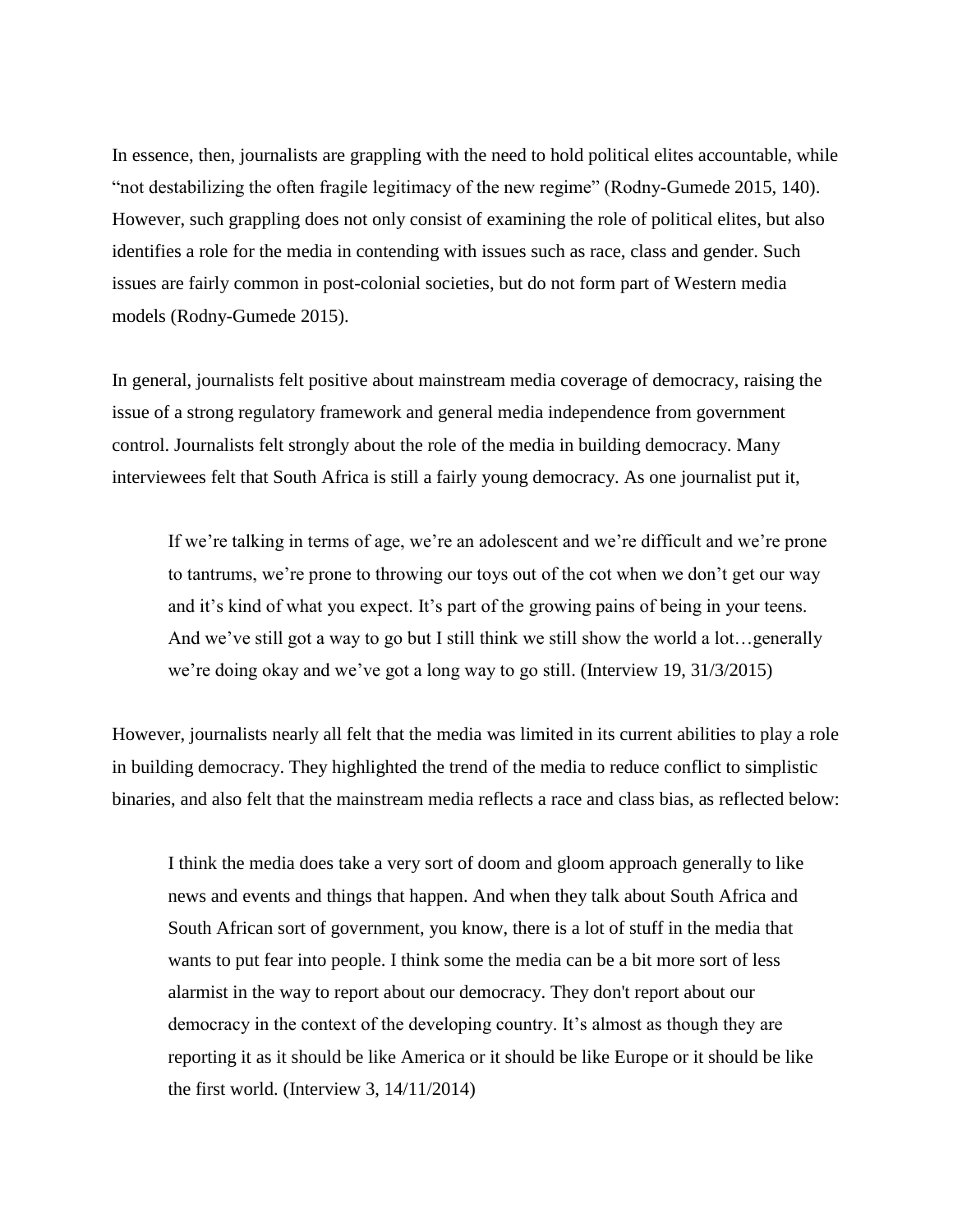This "gloom and doom" approach shows a disconnect between "whatever is published…[and a] straightforward reflection of professional intentions" (George 2013, 498). Editorial processes may lead to shortening of stories and the removal of nuance so that "content has to be read as the product of a complex interaction between independent professional judgments and various forms of accommodation" (ibid). As one journalist reflects:

I think, like any democracy we are like quite noisy and chaotic. And I think that's a great thing. I mean people are always sort of talking, challenging etc. But I think the problem when it comes to how the media covers is that in the main there seems to be a sort of a cop out, in terms of the easy way out that is to reduce the national conversation into sort of very reductive binaries, you know that are easy for the media to try to say this is what is happening...And I think part of the inclination to be reductive is because there is a class and race bias in media in South Africa. There is certainly an anti-poor bias, there is certainly an anti-black bias. (Interview 6, 20/01/2015)

Similarly, there are problems with how Western models tend to focus on political elites as the custodians of democracy, whereas in a highly unequal society like South Africa, economic elites have tremendous power in shaping how society addresses poverty and inequality. This points to a situation in which journalists are highly influenced by Western ideas of relating the media to political authority, and not necessarily other elites that have power in society. Hence one journalist commented:

So the media are vibrant and they pick the big stories and they take on those in power especially political power. The criticism has been that media don't take on enough of corporate power, don't challenge corporate power enough and they could do more. So, I think that's a fair assessment, but in terms of politics, the media, do, do a fairly adequate job. There is room for improvement particularly with the dailies, but the weeklies are the strongest in exposing lapses in governance and so on. (Interview 5, 14/01/2015)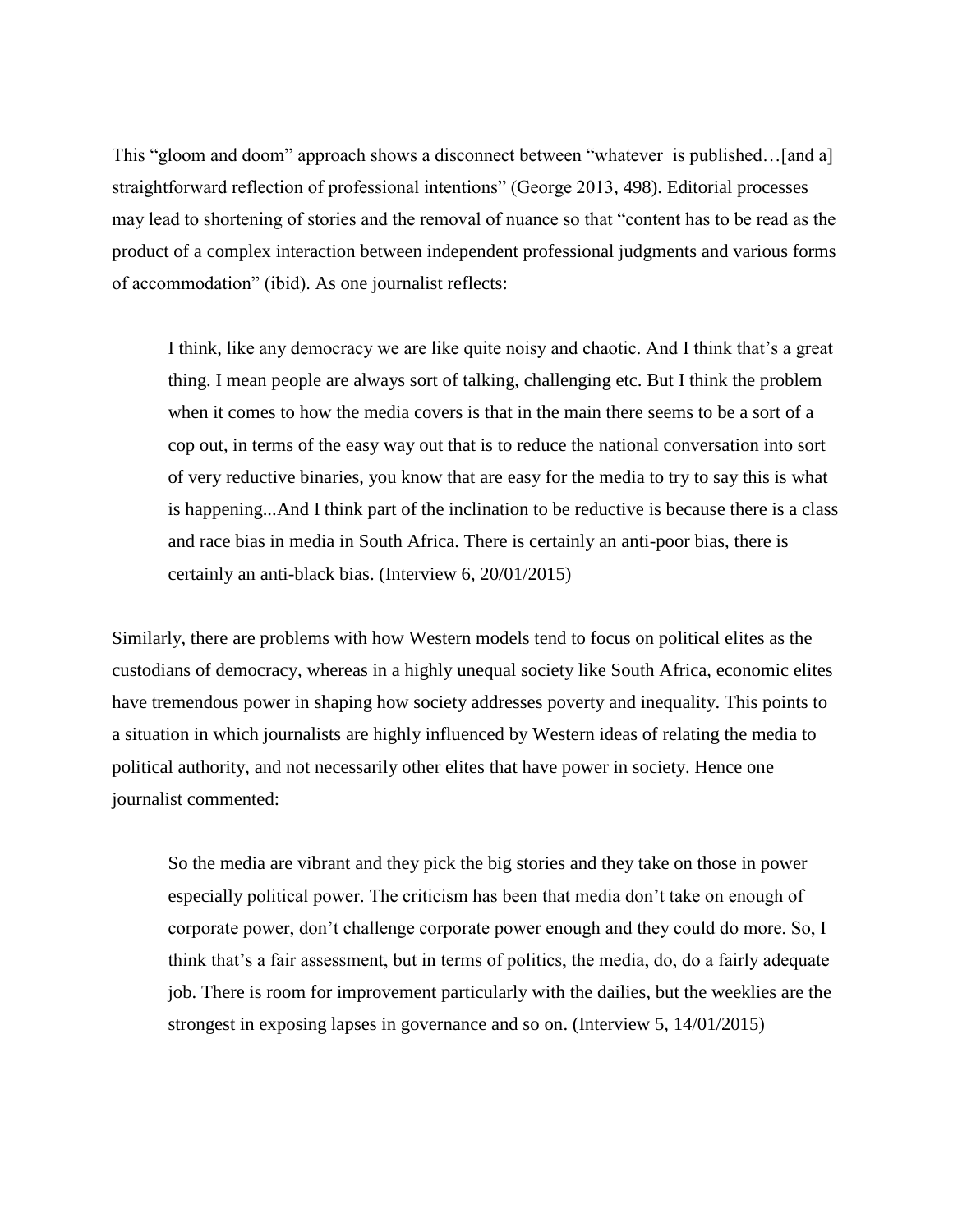Clearly then, journalists are aware of the weaknesses of their coverage, in that they are "removed from the concerns of the broader population in the country" (Rodny-Gumede 2015, 140), and of the way this limits the extent to which they are supporting/building democracy. Journalists tended to agree that they need to change their news gathering practices, for example:

We could do better. I really think we could do better. I think a lot of the time as a political journalist in particular I think a lot of the time is spent on personalities and on factional interests, which are generally an elitist issue. It's issues of the ruling elite in a country and I think we could be spending more time on the ground. (Interview 7, 21/01/2015)

This self-critique suggests that while the South African media are performing a watchdog function in terms of political elites, they are not facilitating "deliberative discussions [which] should be a part of daily life and decision making on all levels in society: between individual citizens, between politicians, between political institutions, and between citizens and their representatives" (Strömbäck 2005, 336).

### **Journalists' Relationship with Government**

While there have not been explicit arguments in favour of de-coupling the media-democracy link within the South African debate as such, key issues centre around the relevance of the media or its primacy in advancing the country's democracy. Within government circles, for example, the argument is often that the media are anti-poor, anti-ruling party and opposed to the transformation agenda.

In 2003, then President Thabo Mbeki (2003) opined that the country's post-apartheid mainstream media had arrogated itself the role of "fishers of corrupt men", disproportionately targeting a black-led, democratically elected government for critique. Over the years since then, media-state relations have shifted back and forth depending on what issues occupy the public agenda, but what can be observed is that with the President Jacob Zuma administration, the relationship has deteriorated, in large measure because of competing interpretations of what the "watchdog" role of the media should entail. Due to lobbying and protesting against new media legislation, "the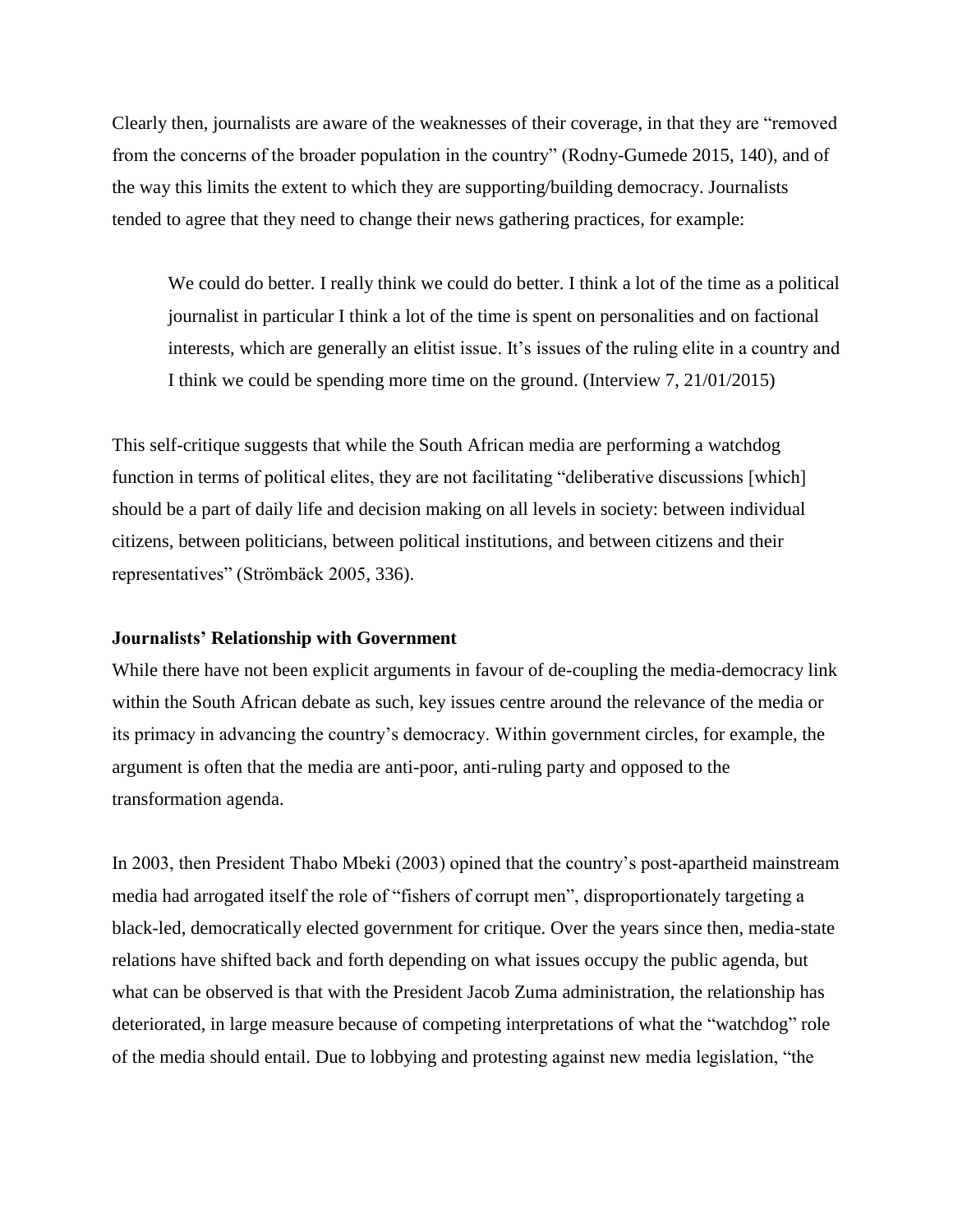South African news media have so far resisted attempts at coercion from government" (Rodny-Gumede 2015, 137).

While the mainstream commercial media cover the shenanigans of the Zuma administration  $$ such as the Nkandla issue, corruption within state owned enterprises, the relationship between Zuma and the Gupta family, among several other topics – the government views this as unnecessary distraction from the "good story" the government has to tell, namely the state-led socio-economic transformation that has happened since 1994. Even the public service broadcaster, the SABC, has come out openly to argue that journalism should rather celebrate the success stories of government than focus on "negative" reporting.

In general, journalists saw their relationship with government as problematic, but then also saw their role in the coverage of stories about the xenophobic violence, for example, as directly addressing government on policy failures. Several interviewees mentioned that it was difficult to find specific information on policy around migration; and that during the height of the xenophobic conflict, there was no public statement from the president or government. One editor reflected that while his newspaper could not provide detailed coverage of the story, they used their coverage to highlight the shortage of government action in this area.

Here we see the notion of the media as a Fourth Estate, highlighting a more adversarial role with journalists seeing it as their responsibility to directly challenge the government. As the editor noted:

I had to decide because my readership is a complicated readership as a business person. It doesn't want necessarily the blow-by-blow story of how this farmer hates the farm workers or how the farm workers hates the foreign nationals. But you mention these things in your story to highlight the bigger lack of policy clarity in government...So, our editorial showed, and you can still find them, that we condemned the state and condemned the national intelligence for failing to pick up these things on time. And even failing to heed the research work of many universities because they were too, what do you call it, embroiled in ANC politics so to speak. (Interview 4, 20/01/2015)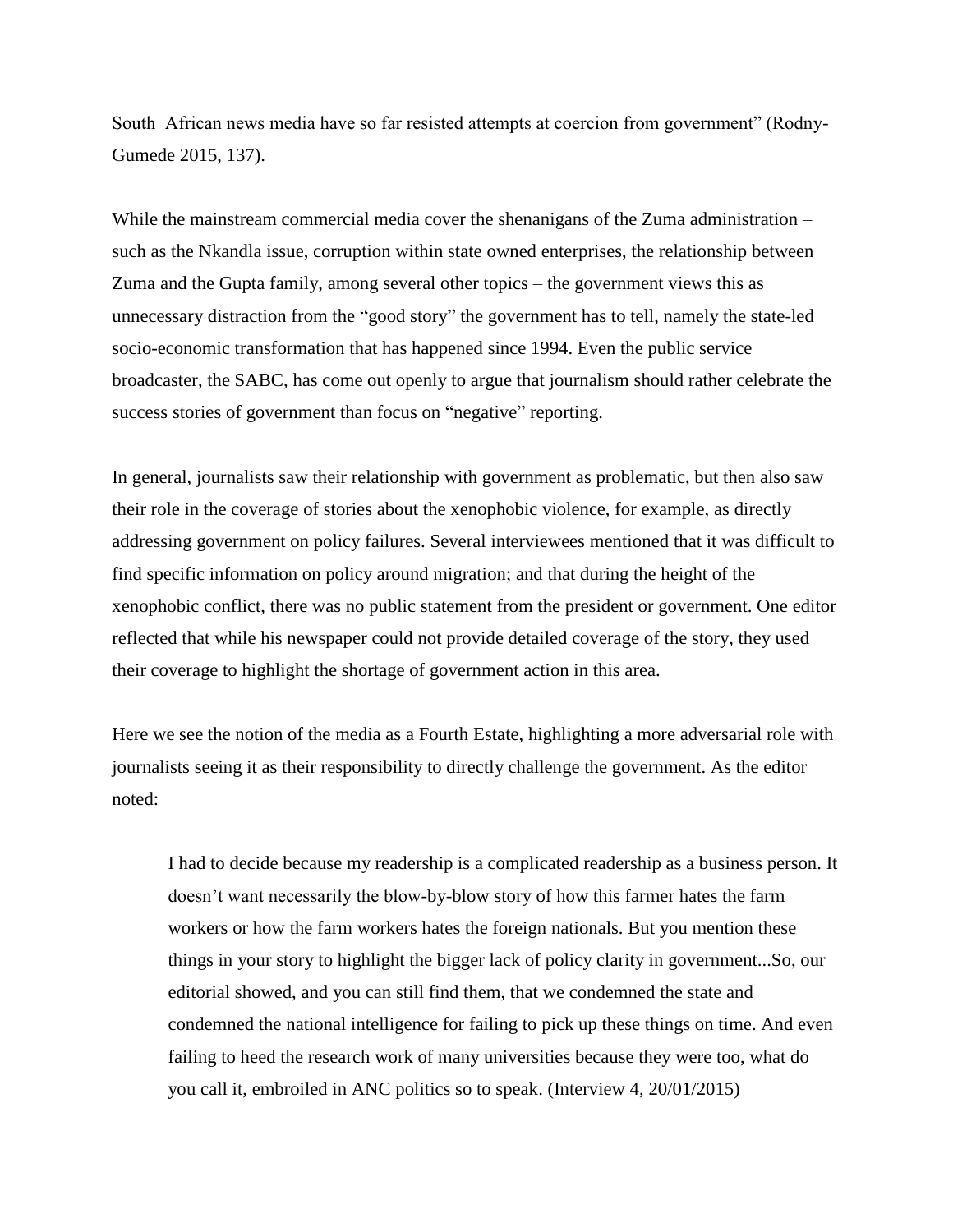Journalists did not feel as though there was obvious interference from government in that they were not coerced by government to cover stories in particular ways. However, day-to-day "journalism…is the story of the interaction of reporters and government officials, both politicians and bureaucrats...police officers or politicians. They are informed. Their information is judged to be authoritative and their opinions legitimate" (Schudson 2002, 255). Therefore, pressures on journalists are often exerted more subtly. This impression is in line with previous studies (Wasserman 2005) which found that journalists are put under pressure by politicians invoking a certain notion of "responsibility" or appealing to identity politics or patriotism. One of the respondents said:

Even though we have a democratic society it's constantly being tested and when it comes to the media's role, when we try to report on various things, we also get constricted in a way sometimes by being told what our role is or what our role is not. So we have a lot of people in the cabinet, or spokespeople coming out and saying, the media is not being, we're not nation builders or we're targeting politicians. You know they're making it as though we have a specific agenda, something personal against government, whereas it's just us doing our job and making sure there's a free flow of information. (Interview 13, 11/3/2015)

This example points to a range of pressures on journalists, and therefore it is unlikely that journalists "have achieved their judgements independently" (Donsbach 2004, 143), despite their claims to the contrary, although, of course, journalists may actively resist the pressures. As another journalist commented:

What happens is, people in powerful positions tend to want to put pressure on reporters and editors to report in certain ways, and they use different ways of doing that. They do call editors and reporters to try to influence the way stories are going to be presented… The other thing obviously that they use is the public scolding thing, where they make dismissive remarks about the media and on the way it's reported on certain things, and that can also cause doubts in the heads of reporters as to the accuracy of their reports. If I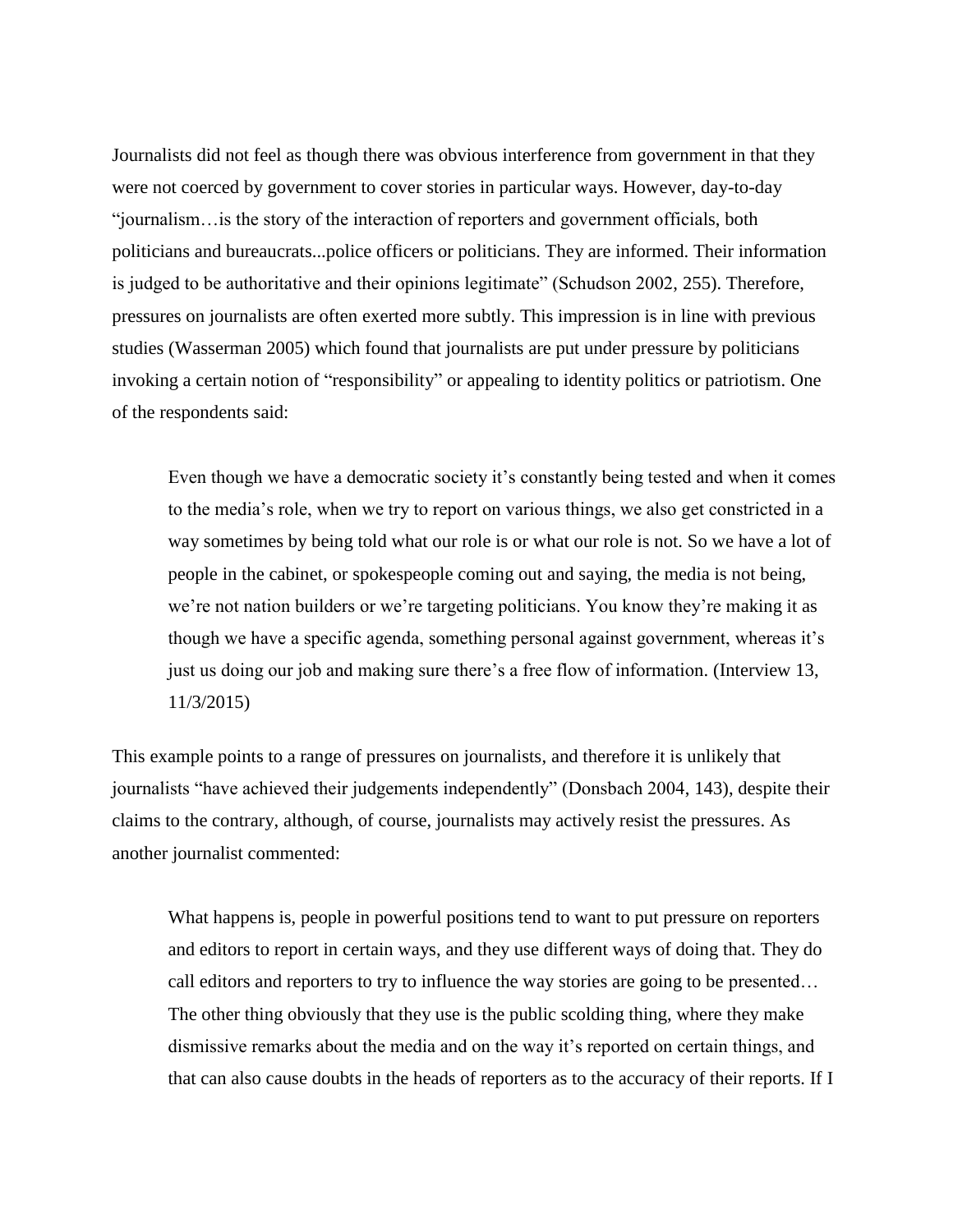look at how many complaints the ombudsman has actually dealt with from political parties, it's actually not a lot compared to the perceived unhappiness from political parties on the way they've been reported on. (Interview 8, 27/2/2015)

While in many countries government "officials or their media advisers and spokespeople are themselves parajournalists" who seek "to prompt journalists to provide favorable coverage" (Schudson 2002, 251), the public lambasting of the media identified by the journalist points to a situation in which journalists cannot rely on government bureaucracies to "provide a reliable and steady supply of the raw materials for news production" (Schudson 2002, 255). Instead journalists point to suspicion from government limiting the extent to which they can access relevant information – the pressure from government does not involve overt threats, so much as criticising the media generally. As one journalist commented:

I mean, I have never had, I think the last time I had a government minister call me to say, "look, don't print this, you're fucking up the revolution or whatever" was back in 1998. I've never really had overt political pressure. You know I mean obviously in conversations people will try and spin things in a particular way. I mean that I suppose is suspicious especially people within government. (Interview 6, 20/01/2015)

While journalists generally did not believe that their coverage of the protests showed any government influence, Cottle (2008, 857) has argued that "models of media–state interactions highlight how changing political dynamics inform media interactions with political elites and the representation of major issues". He argues that shifts in the political culture and the political contingencies at play in contemporary protest dynamics, might not be well served by existing static ideas of news frames. A previous study (Bosch, Chuma and Wasserman 2018) showed that print media coverage of protests was generally biased, playing into dominant frames of protesters as illegitimate and portraying their political action as undemocratic.

I don't think we're in a good place with authority with the media. I think we're in a very bad place. I think we gonna look back at this time. I mean the relationship with authority is very bad. It's acrimonious. It's not healthy. I had a break, I worked for the Mail and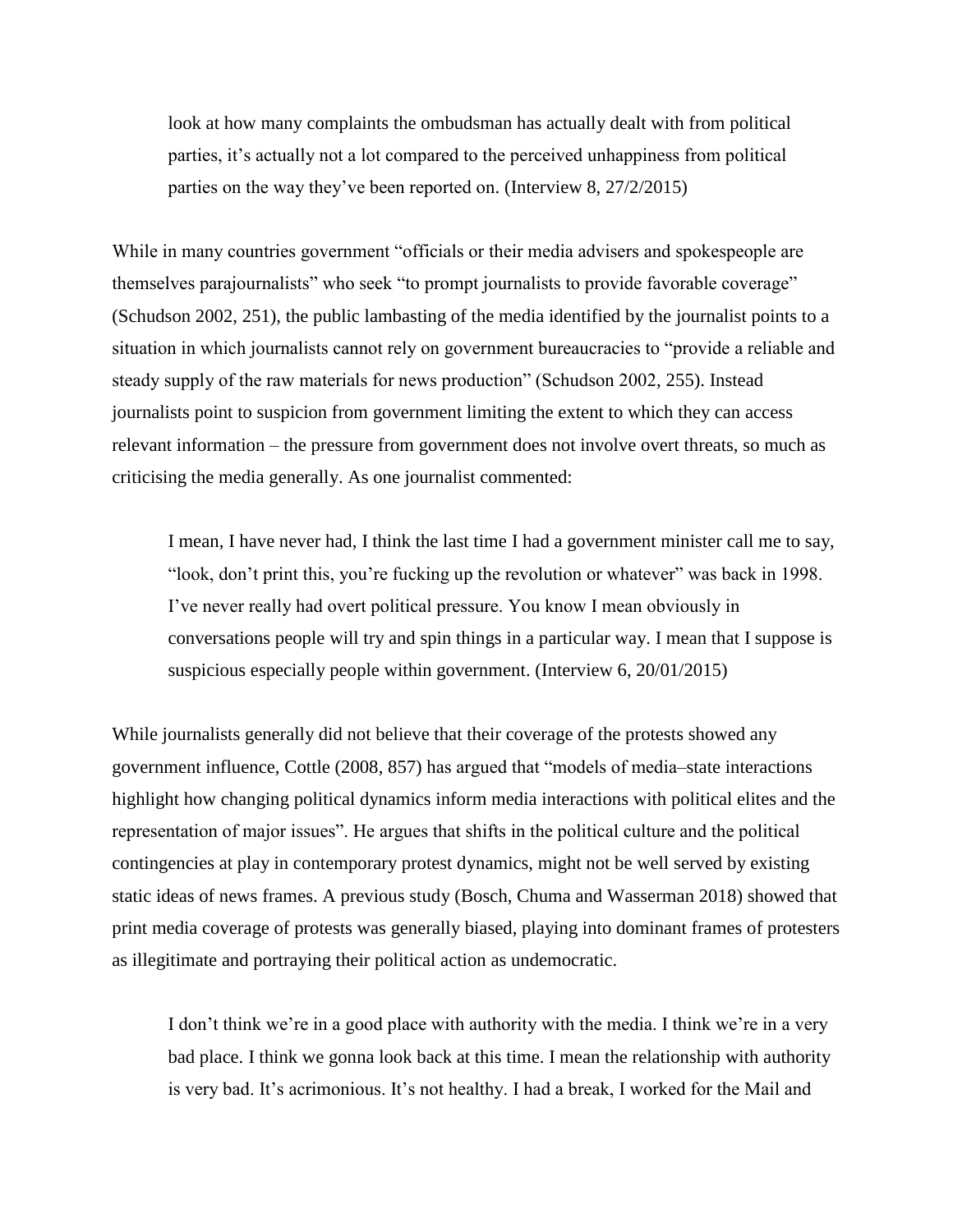Guardian for two years I was away from it. And I came back and I was astounded by how, I mean, I use public telephones again...not on my cell phone. I don't trust it. And it's unimportant things. I spoke to a person coming here said to me "don't phone me they're listening to my phone calls". (Interview 9, 04/03/2015)

Journalists also felt that there is a tension between the media and government, and that generally coverage of government has been very critical, but that simultaneously government critique of media has been unjustifiable. This points to a limited ability of journalists to provide credible news, because journalists need the support of "elected politicians or political elites and rulers who see value in independent information provision and credible news judgement" (Josephi 2013, 487).

### **Journalists and Commercial Pressures**

Besides debate about whether the media should be watchdogs keeping surveillance over abuse of public office, another issue that has dominated the media-democracy debate in South Africa relates to the influence of commercial imperatives on the mainstream media's ability to act as a "voice of the voiceless". South Africa is not exceptional in this regard – around the world, "[m]edia markets are inherently concentrated…[which] may unavoidably yield biased coverage" (Germano and Meier 2013, 118). Amid cuts and closures, investigative journalism remains expensive, such that media may no longer be playing a vital watchdog role in democracy (Hunter 2015).

This against the backdrop of two key realities of post-apartheid South Africa: first, the tide of hyper-commercialisation, cost-cutting and profit-chasing that has come to characterise the local media; and second, the worsening of socio-economic inequalities, which have made South Africa one of the most unequal countries in the world. Against this background, the key issue of interest to the media-democracy debate has been how the media report on struggles for visibility, access and participation among the country's poor in the context of unfulfilled expectations of the democratic project, and the influences of commercial factors on this coverage.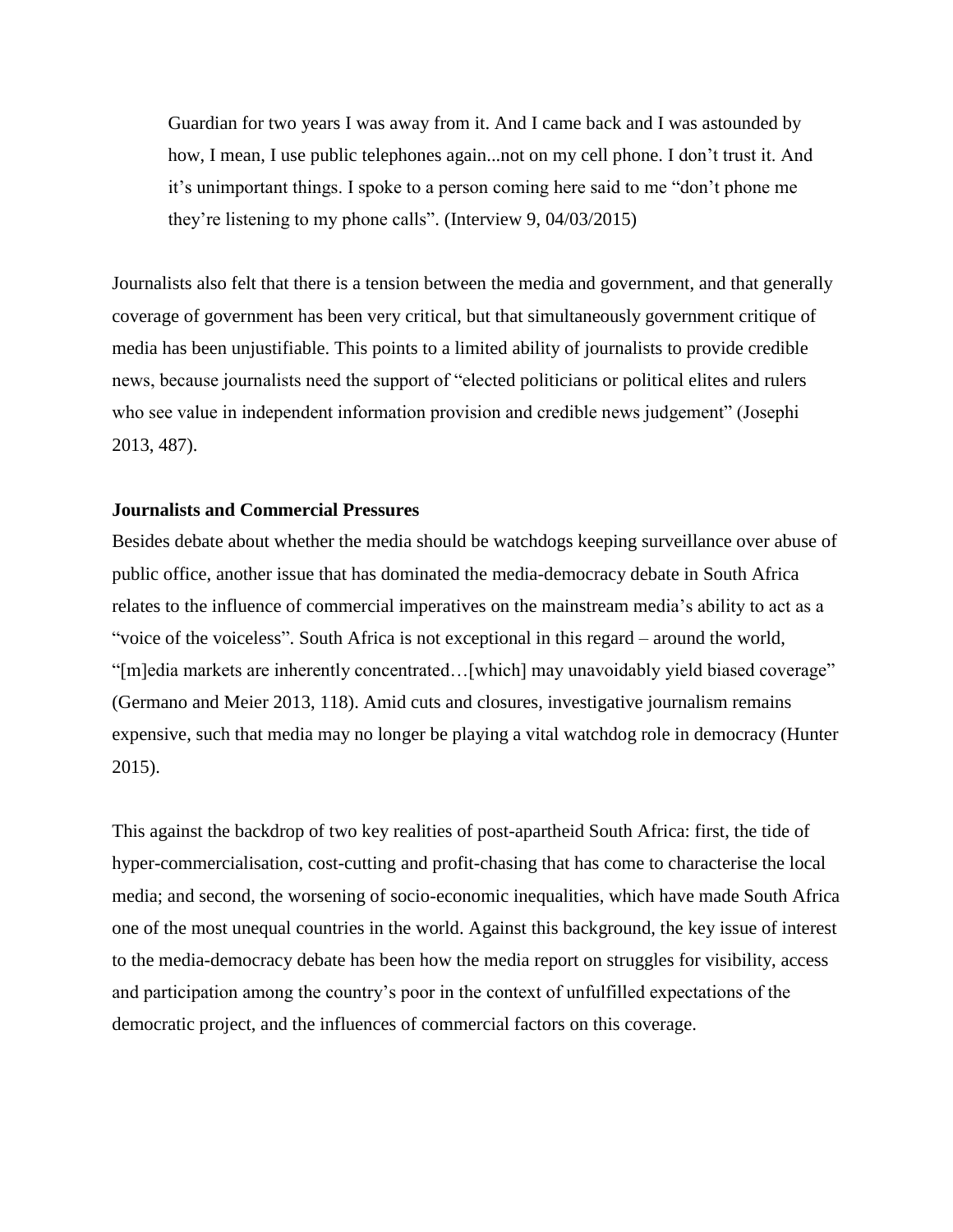Here several critics have argued that the media has, in a way "failed" democracy by marginalising voices other than those of the elite structures of the South African society. Berger (2005, 19) argued that "too much" of South African journalism had become "dull, dry and predictable – and of interest only to a bunch of middle-class elites", and added "much else is trivial entertainment for dumbed-down masses, without any illuminating information".

Reflecting on what he considered the commercial media's neglect of ordinary people's stories in South Africa, Michael Schmidt (2011, 15) noted:

There is a dire need for an editorship with a bone-deep respect for the wretched of the earth rather than their buddies in the cognac class; and a committed press corps that is analytically, vibrantly, socially engaged (outside Facebook, on the streets of our country) with the "ordinary" people who drive our wonderfully intriguing society.

More recently, Rao and Wasserman (2015, 652) also observed that

The fact that commercial imperatives largely circumscribe the terms of engagement between citizens to those interactions, which yield commercial value means that participation in democratic deliberation in the public sphere remains limited. The media may position itself as a watchdog over the young democracy, but because audiences with commercial value hold sway, the issues on the media's agenda are largely informed by what Friedman (2011: 107) called a "view from the suburbs".

What is clear from the foregoing is the extent to which the "view from the suburbs" has become a defining feature of the mainstream media: the government seems to prefer the political "suburban" view highlighting the successes of the post-apartheid political elite in driving transformation; while the vagaries of economics pull the commercial media toward privileging the commercially viable "suburban" views. Missing in this arrangement are non-suburban voices of the country's poor. The rise of non-profit news agencies (that deliberately target stories of interest to ordinary South Africans) like GroundUp and Health-enews, for example, should be viewed as a response to the mainstream media's neglect of this constituency on the basis of commercial viability (see Chuma 2016).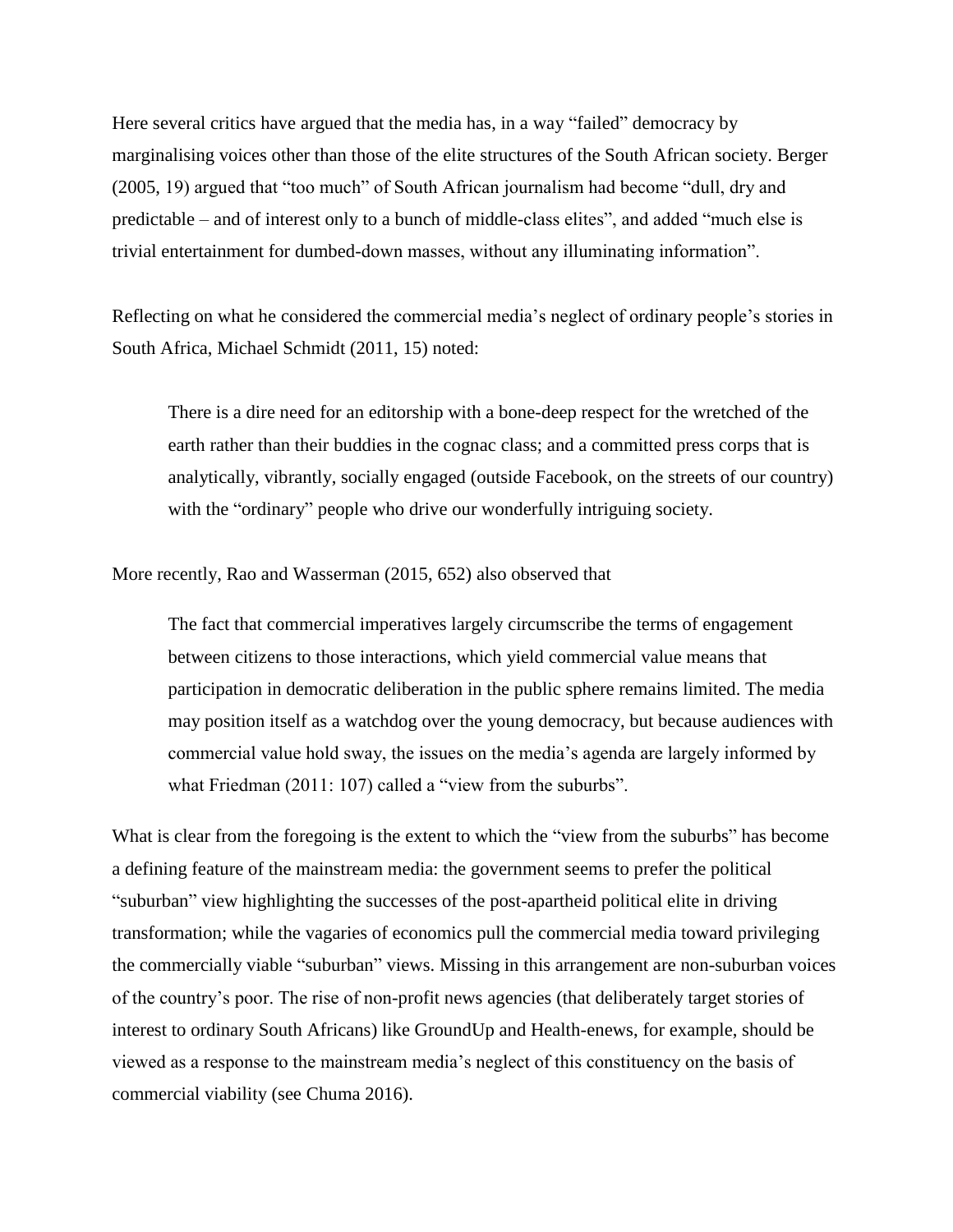Journalists interviewed rarely highlighted the commercial pressures of their news institutions as limitations to their coverage of conflicts. Many seemed completely unaware of these critiques, as shown below:

The only pressure I had is deadline, to get the story there by deadline. We do not have undue pressure to write the story in a certain way but to be objective and to write the truth. (interview 1, 14/11/2014)

However, while they did not feel that their stories were constrained by commercial interests, journalists all had a clear understanding of the demographics of their audiences, and an acute awareness that they were writing for specific audiences. As early as 1999, within the first five years of the democratic dispensation, Clive Barnett (1999) reminded us that although the role officially envisaged for the media in post-apartheid South Africa was to "act as the medium of national unification and democratic citizenship", this role was negated by "deep structural limitations that inhibit the reconstitution of South African broadcasting as a medium of inclusive democratic communication" (1999, 649). While this was a reference specifically to broadcasting (which persists to this day), it is also arguably applicable to the mainstream media across the board.

#### **Conclusion**

What emerges from the foregoing discussion of the South African media-democracy context is that while the media-democracy link still holds sway in many ways in journalistic value systems and normative frameworks, and also informs debates about the role of the country's media in the post-apartheid dispensation, this link is often very tenuous in practice. The main pressures exerted on journalistic practice which led journalists to question the strength of the mediademocracy link, were identified by journalists as the following:

• News values and routines: Coverage of violent protests and conflicts tend to get preferential treatment. This means that democratic contestations are framed rather onedimensionally in terms of violent conflict, and other forms of engagement are lost from sight. Such coverage also tends to delegitimise protest as irrational and therefore unacceptable in terms of the Habermasian model of deliberative democracy.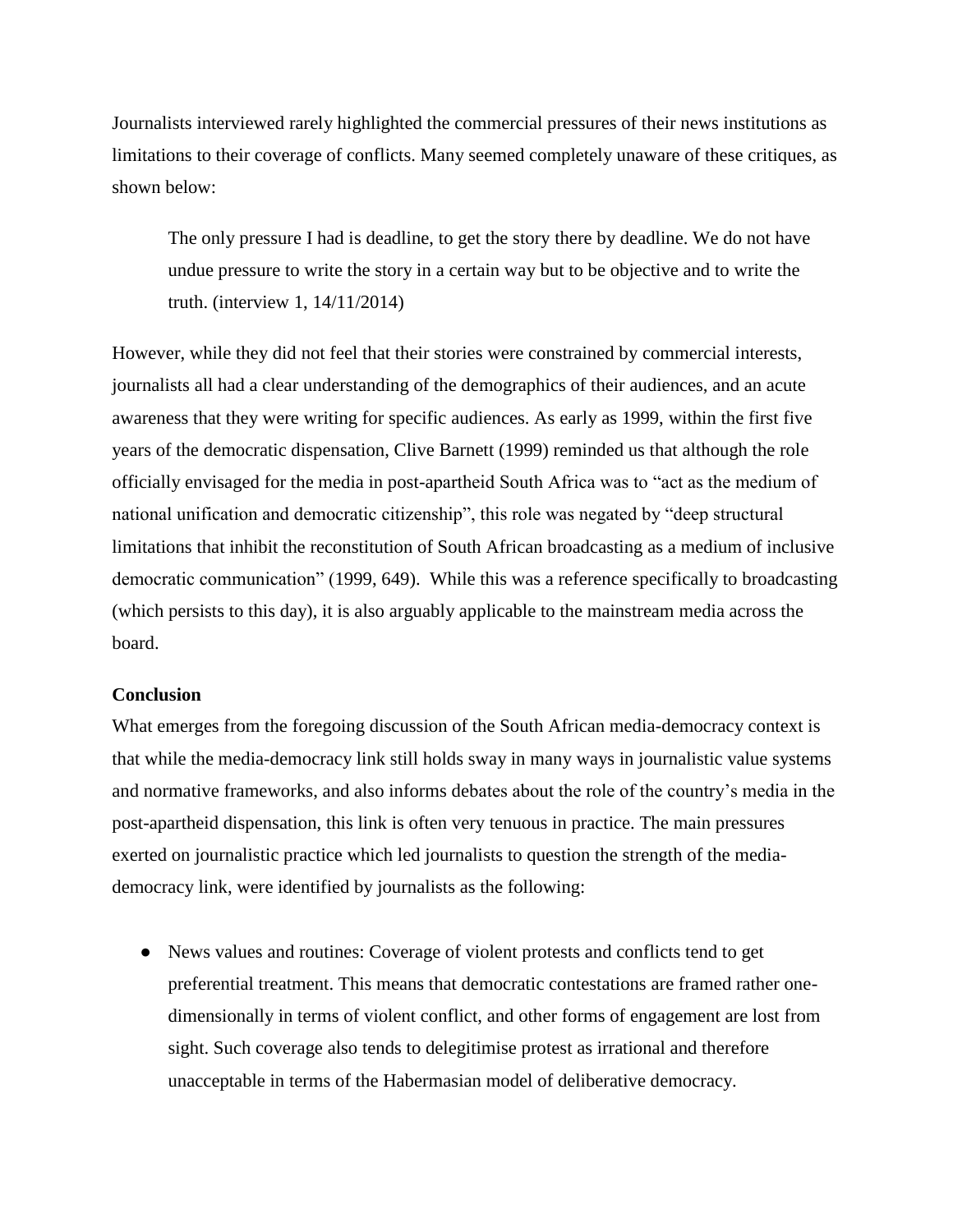- Market/audience concerns: Journalists remarked on the pressure of keeping their market/audience in mind when reporting, rather than allowing the concerns of the wider public and interests of poor communities to guide them. Related to this is the acknowledgement that journalists belong to an elite professional class that remains out of touch with the lived experiences of the poor and the marginalised on whom they report.
- Economic, capacity and time constraints: The limited resources available to journalists to practice proper, in-depth journalism that would contribute to better understanding of democracy and provide context to democratic debates, is a recurring complaint. Journalists' attempts to contribute to democratic deepening are undermined by the institutional conditions under which they practice.
- Lack of government responsiveness and accountability: An important critique of the dominant assumption of the media-democracy link that emerged from the interviews with journalists is that their reporting does not make an impact on the ruling elite. The assumption that media coverage leads to democratic deepening and greater accountability on the part of government often does not apply in the South African context, where media criticism is ignored or dismissed as coming from an elite that do not have the broader public's interests at heart. To some extent this criticism of journalism is borne out by the acknowledgement that corporate power tends not to be criticised as much as political power.

There is an awareness that the media, including the public service broadcaster, are increasingly beholden to elites  $-$  corporate and political  $-$  and that this reality renders their role incompatible with the normative traditional liberal role in which media claim to protect the public interest.

Interviews with South African journalists suggest that although journalists see their role as contributing to democracy, they are not doing enough to cover issues on the ground, leading to the invisibility of poor South Africans and the issues that impact on their daily lives. Journalists also recognised that they were focusing on political elites and not economic elites, which had limitations in terms of trying to tackle inequality. The media also tend to still report on conflict within conventional news frames while applying conventional news values such as conflict and proximity to their audience. These frames have limits in contexts such as post-apartheid South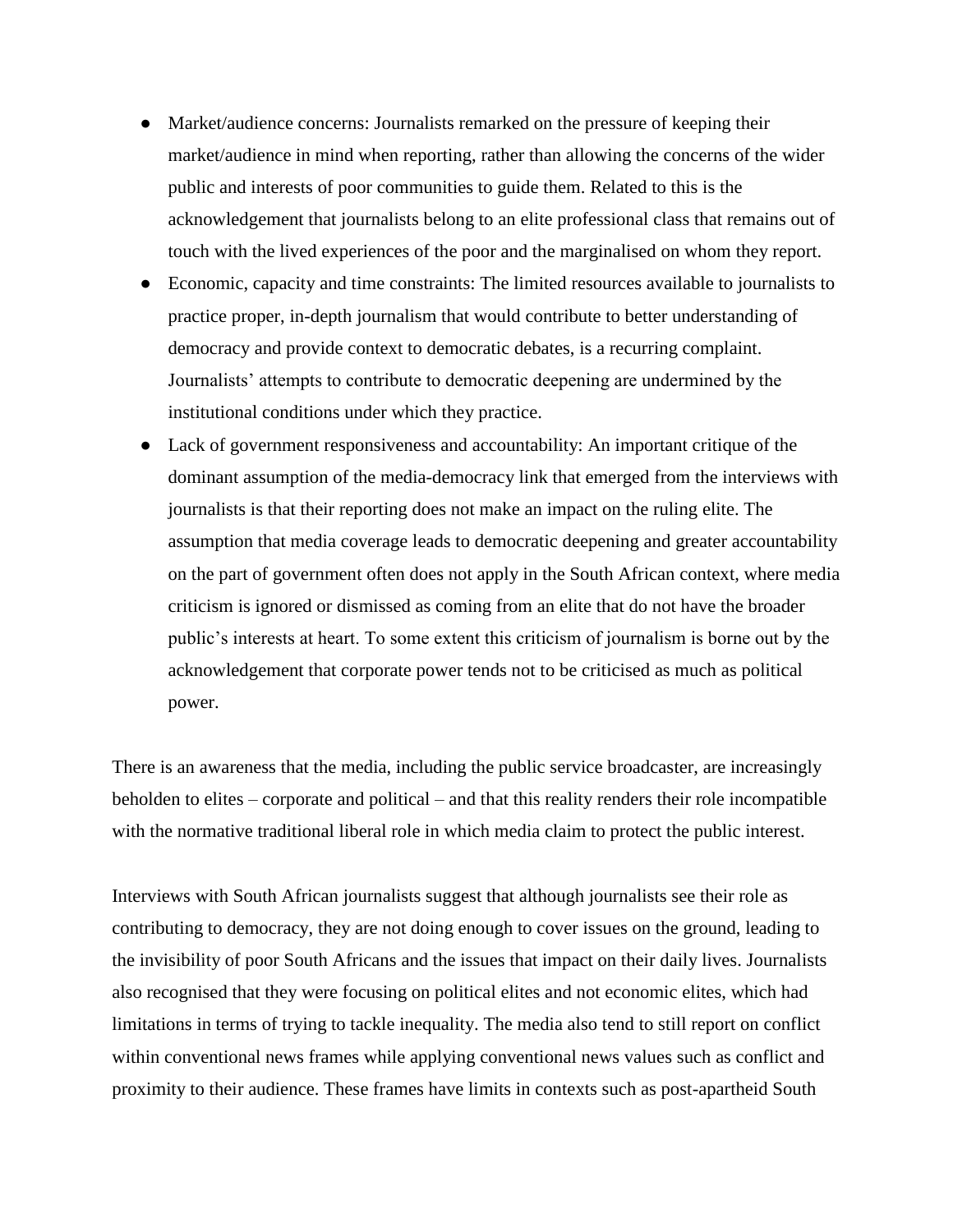Africa, where the consolidation of democracy would also require more peacebuilding efforts and the broadening of the fragmented, "bifurcated", public sphere. Although journalists experience their relationship with government as pressurised and conflictual, there seems to be little reflection on the effects of commercial pressures on their reporting of conflicts.

The traditional "watchdog" model clearly seems to have its limits in this context of inequality and social polarisation. A more reciprocal, participatory approach of "listening" would acknowledge these limitations and accept that the media cannot claim to represent the citizenry in all its diversity unless it allows a greater role for citizens to co-construct news agendas and collaborate in the narrativisation of everyday lived experience. For such a shift to occur, the inequalities in access, the marginalisation of subaltern voices and the domination of elite perspectives have to be addressed. Only then can the link between media and democracy be strengthened.

### **References**

- Barnett, C. 1999. "The Limits of Media Democratisation in South Africa: Politics, Privatisation and Regulation." Media, Culture and Society 21 (5): 649–71.
- Berger, G. 2005. "Current Challenges." In Changing the Fourth Estate: Essays on South African Journalism, edited by A. Hadland. Cape Town: HSRC Press.
- Bosch, T. 2010. "Talk Radio, Democracy and Citizenship in (South) Africa." In Popular Media, Democracy and Development in Africa, edited by H. Wasserman, 75–87. New York: Routledge.
- Bosch, T., W. Chuma, and H. Wasserman. 2018. "Print Media Coverage of Service Delivery Protests in South Africa: A Content Analysis." African Studies (forthcoming).
- Carpentier, N. 2003. "The BBC's Video Nation as a Participatory Media Practice: Signifying Everyday Life, Cultural Diversity and Participation in an Online Community." International Journal of Cultural Studies  $6(4)$ : 425–47.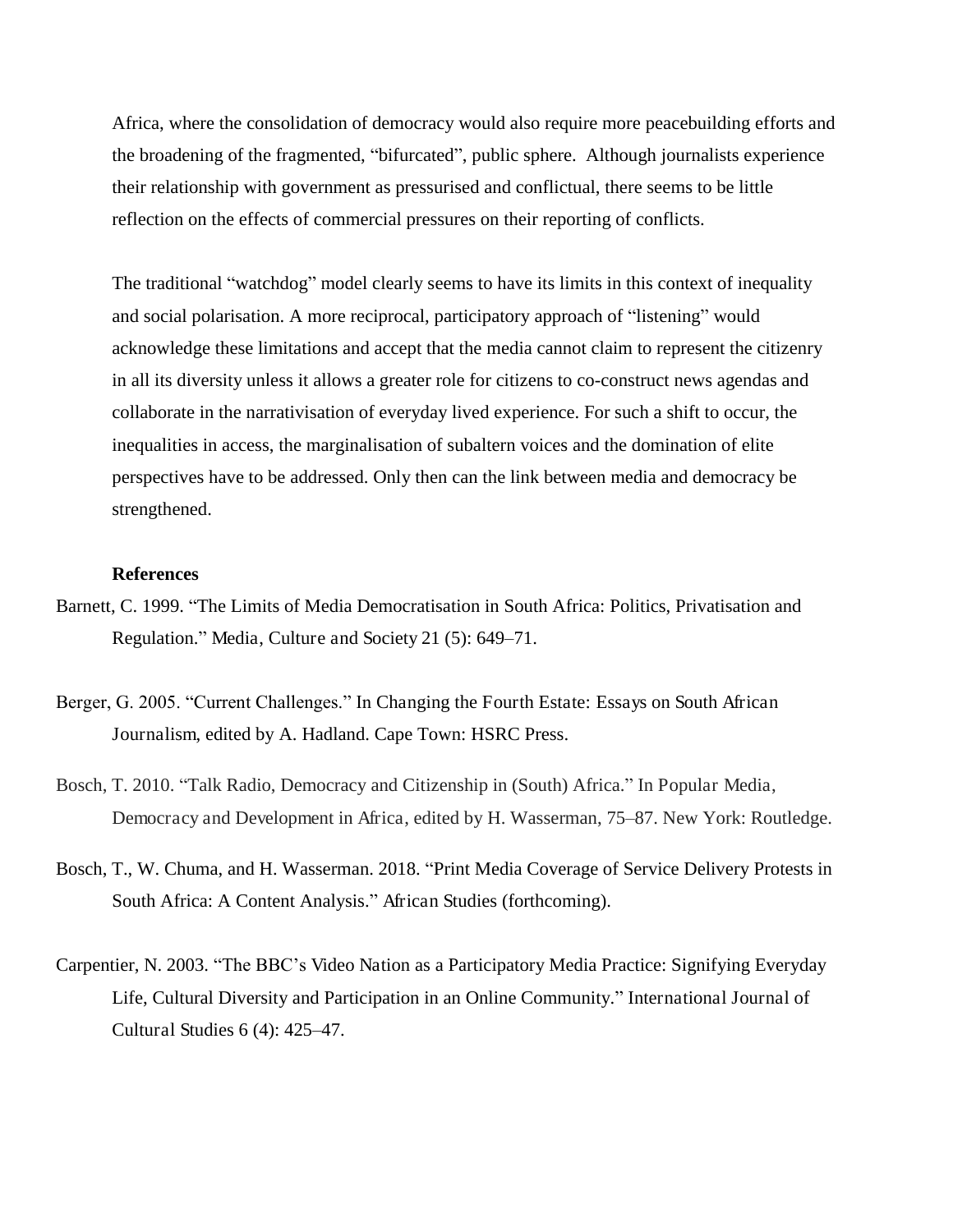- Carpentier, N. 2011. Media and Participation: A Site of Ideological-Democratic Struggle. Bristol: Intellect.
- Chakravartty, P., and S. Roy. 2013. "Media Pluralism Redux: Towards New Frameworks of Comparative Media Studies 'beyond the West'." Political Communication 30 (3): 349–70.
- Christians, C. G., T. L. Glasser, D. McQuail, K. Nordenstreng, and R. A. White. 2009. Normative Theories of the Media: Journalism in Democratic Societies. Urbana, IL: University of Illinois Press.
- Chuma, W. 2016. "Between 'Bottom-Up' Journalism and Social Activism in Unequal Societies: The Case of GroundUp in South Africa." In Perspectives on Participatory Politics and Citizen Journalism in a Networked Africa: A Connected Continent, edited by B. Mutsvairo, 204–14. Basingstoke: Palgrave Macmillan.
- Ciaglia, A. 2016. "Democratising Public Service Broadcasting: The South African Broadcasting Corporation – between Politicisation and Commercialisation." African Journalism Studies 37  $(2): 95 - 115.$
- Cottle, S. 2008. "Reporting Demonstrations: The Changing Media Politics of Dissent." Media, Culture, and Society 30 (6): 853–72.
- Couldry, N. 2010. Why Voice Matters: Culture and Politics after Neoliberalism. London: Sage.
- Curran, J., S. Iyengar, A. B. Lund, and I. Salovaara-Moring. 2009. "Media System, Public Knowledge and Democracy: A Comparative Study." European Journal of Communication  $24$  (1):  $5-26$ .
- Curran, J. 2014. "Reinterpreting the Democratic Roles of the Media." Brazilian Journalism Research 10  $(2): 28 - 53.$
- Deuze, J. 2005. "What Is Journalism? Professional Identity and Ideology of Journalists Reconsidered." Journalism 9 (4):  $442-64$ .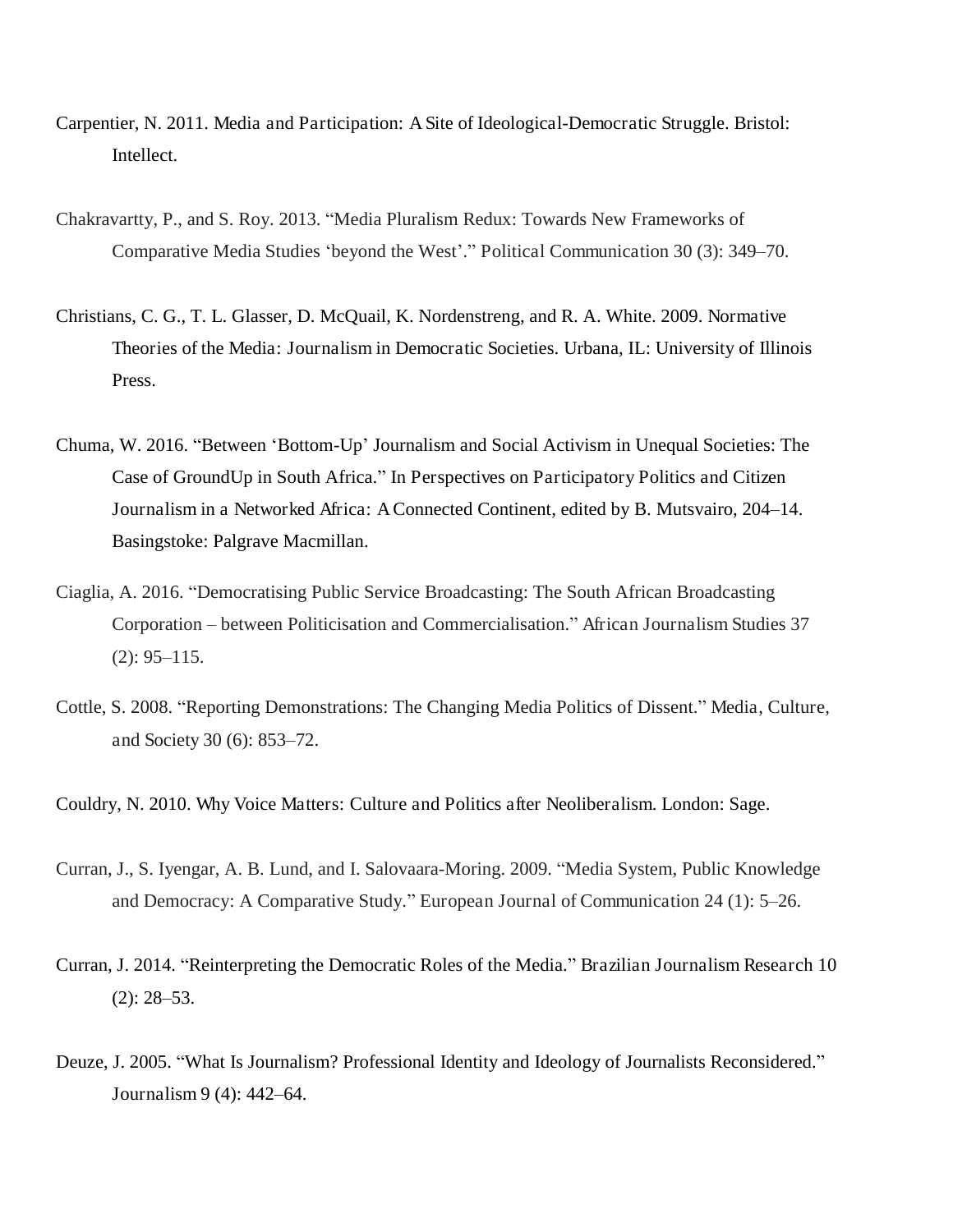- Donsbach, W. 2004. "Psychology of News Decisions: Factors behind Journalists' Professional Behavior." Journalism  $5(2)$ : 131–57.
- Duncan, J. 2003. "Another Journalism Is Possible: Critical Challenges for the Media in South Africa." Harold Wolpe Lecture Series, Freedom of Expression Institute, Johannesburg, October 30.
- Duncan, J. 2014. "A Political Economy of Press Self-Regulation: The Case of South Africa." Media, Culture and Society 36  $(2)$ : 167–82.
- Friedman, S. 2011. "Whose Freedom? South Africa's Press, Middle-Class Bias and the Threat of Control." Ecquid Novi: African Journalism Studies 32 (2): 106–21.
- George, C. 2013. "Diversity around a Democratic Core: The Universal and the Particular in Journalism." Journalism 14 (4): 490–503.
- Germano, F., and M. Meier. 2013. "Concentration and Self-Censorship in Commercial Media." Journal of Public Economics  $97: 117-30$ .
- Gronvall, J. 2014. "De-coupling of Journalism and Democracy: Empirical Insights from Discussions with Leading Nordic Media Executives." Journalism 16 (8): 1027-044.
- Habermas, J. 2006. "Political Communication in Media Society: Does Democracy Still Enjoy an Epistemic Dimension? The Impact of Normative Theory on Empirical Research." Communication Theory 16 (4):  $411-26$ .
- Hanitzsch, T. 2007. "Deconstructing Journalism Culture: Toward a Universal Theory." Communication Theory 17 $(4)$ : 367–85.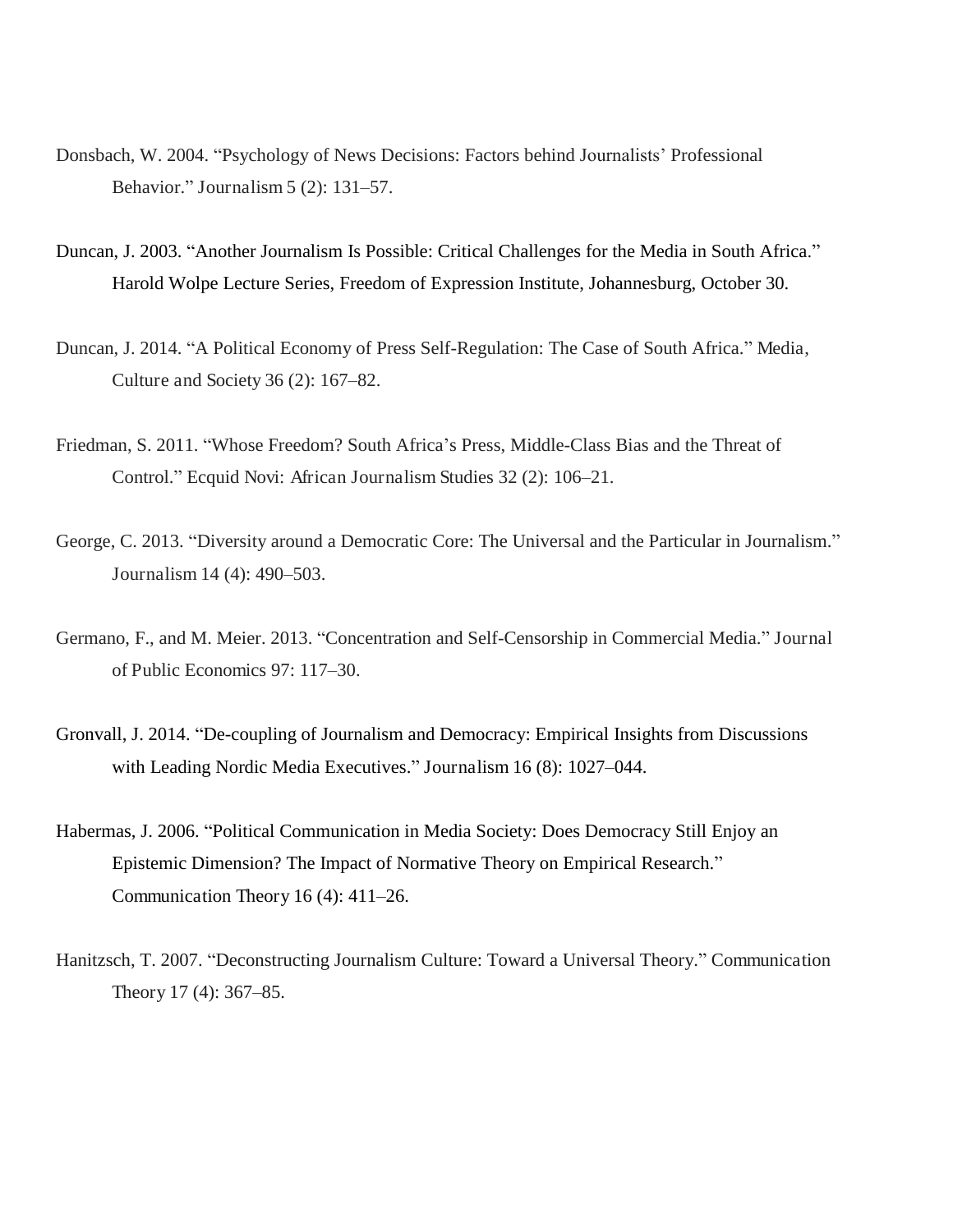- Hanitzsch, T., and C. Mellado. 2011. "What Shapes the News around the World? How Journalists in Eighteen Countries Perceive Influences on Their Work." The International Journal of Press/Politics16 (30): 404–26.
- Herscovitz, H. G. 2004. "Brazilian Journalists' Perceptions of Media Roles, Ethics and Foreign Influences on Brazilian Journalism." Journalism Studies 5 (1): 71–86.
- Heller, P. 2009. "Democratic Deepening in India and South Africa." Journal of Asian and African Studies 44 (1): 123–49.
- Horwitz, R. 2001. Communication and Democratic Reform in South Africa. Cambridge: Cambridge University Press.
- Hunter, A. 2015. "Crowdfunding Independent and Freelance Journalism: Negotiating Journalistic Norms of Autonomy and Objectivity." New Media and Society 17 (2): 272–88.
- Jha, S. 2008. "Why They Wouldn't Cite from Sites: A Study of Journalists' Perceptions of Social Movement Web Sites and the Impact on Their Coverage of Social Protest." Journalism 9 (6):  $711 - 32.$
- Josephi, B. 2013. "How Much Democracy Does Journalism Need?" Journalism 14 (4): 474–89.
- Josephi, B. 2014. "From Boom-Time to Doom-Time?" Australian Journalism Review 36 (1): 115–16.
- Kenix, L. 2015. "Culture as Constitutive: An Exploration of Audience and Journalist Perceptions of Journalism in Samoa." Communication, Culture and Critique 8 (1): 37–54.
- Tamba M'bayo, R. 2013. "Media and State Governance in a Post-Conflict Society: The Case of Sierra Leone." Ecquid Novi: African Journalism Studies 34 (2): 35–53.
- Mbeki, T. 2003. "Our Country Needs Facts, Not Groundless Allegations." ANC Today 3 (21), May 30– June 5.<http://www.anc.org.za/docs/anctoday/2003/at21.htm>(accessed September 18, 2015).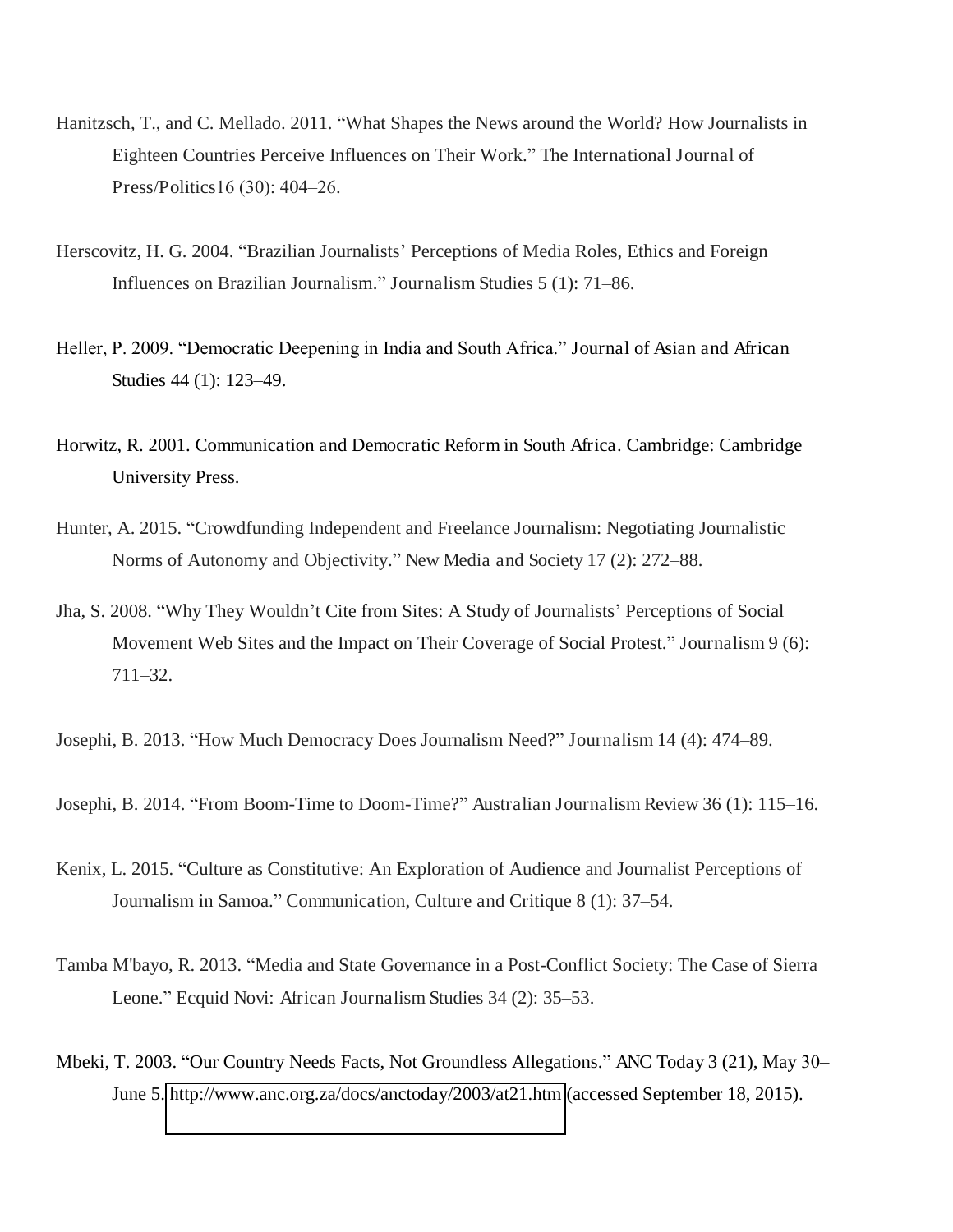- McChesney, R. 2008. The Political Economy of Media: Enduring Issues, Emerging Dilemmas. New York: New York University Press.
- Nerone, J. 2013. "The Historical Roots of the Normative Model of Journalism." Journalism 14 (4): 446– 58.
- Ndlovu, M. 2015. "The Great SA Media Debate: You Are All Wrong in Some Respects, Right in Others." The Media Online, September 3[. http://themediaonline.co.za/2015/09/the-great-sa](http://themediaonline.co.za/2015/09/the-great-sa-media-debate-you-are-all-wrong-in-some-respects-right-in-others/)[media-debate-you-are-all-wrong-in-some-respects-right-in-others/](http://themediaonline.co.za/2015/09/the-great-sa-media-debate-you-are-all-wrong-in-some-respects-right-in-others/) (accessed September 23, 2015).
- Peiser, W. 2000. "Setting the Journalist Agenda: Influences from Journalists' Individual Characteristics and from Media Factors." Journalism and Mass Communication Quarterly 77 (2): 243–57.
- Rao, S., and H. Wasserman, eds. 2015. Media Ethics and Justice in the Age of Globalization. Basingstoke: Palgrave Macmillan.
- Relly, J. E., M. Zanger, and S. Fahmy. 2015. "Democratic Norms and Forces of Gatekeeping: A Study of Influences on Iraqi Journalists' Attitudes toward Government Information Access." Journalism and Mass Communication Quarterly 92 (2): 346–73.
- Richards, T., and B. King. 2000. "An Alternative to the Fighting Frame in News Reporting". Canadian Journal of Communication 25 (4). http://www.cjconline.ca/index.php/journal/article/viewArticle/1176/1096 (accessed 30 January 2017).
- Rodny-Gumede, Y. 2015. "South African Journalists' Conceptualisation of Professionalism and Deviations from Normative Liberal Values." Communicare 33 (2): 54–69.

Schmidt, M. 2011. "Press Needs Urgent Surgery." The Media, May.

Schudson, M. 2002. "The News Media as Political Institutions." Annual Review of Political Science 5  $(1): 249 - 69.$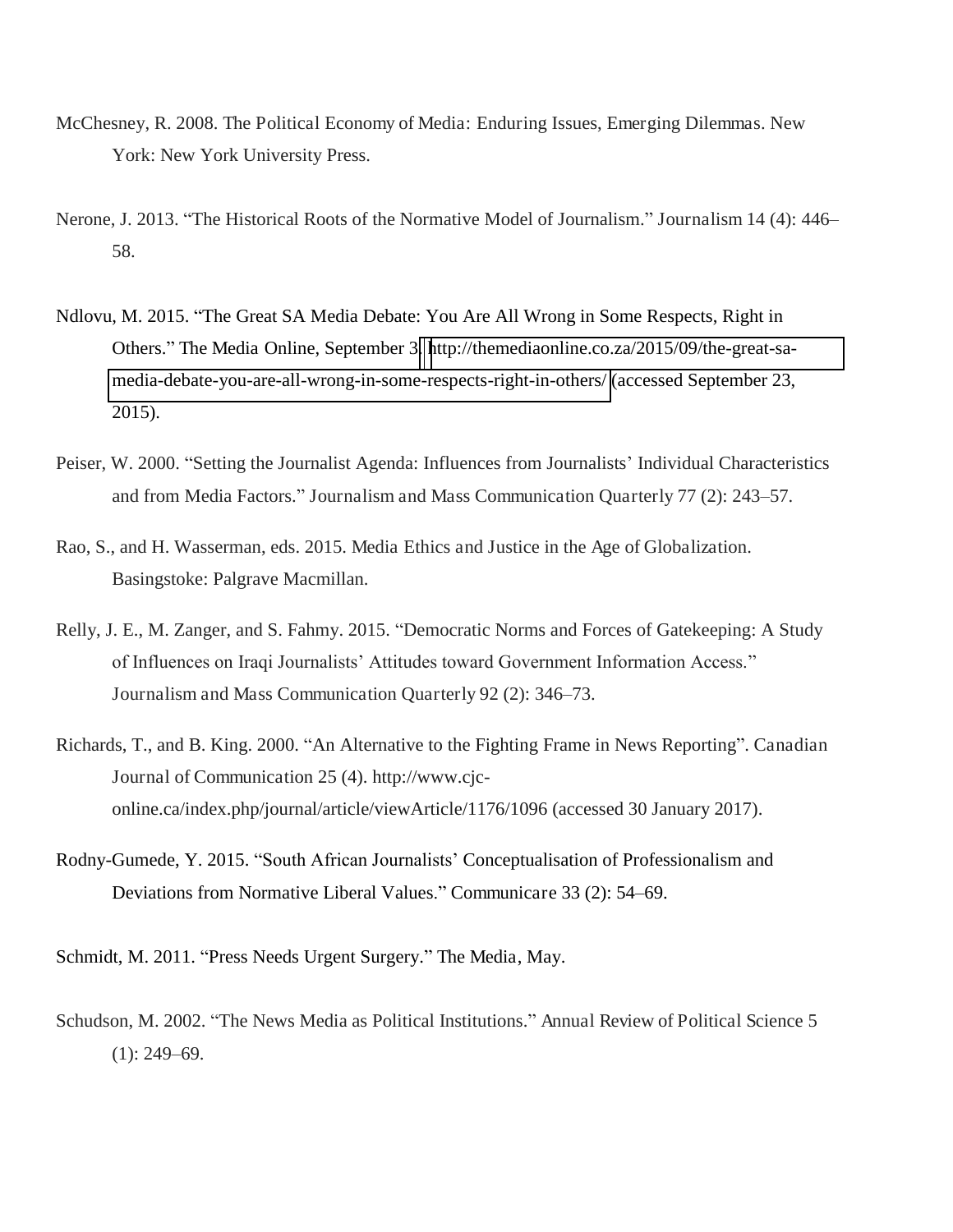Shakuntalo, R., and H. Wasserman. 2015. "A Media Not for All." Journalism Studies 16 (5): 651–62.

- Strömbäck, J. 2005. "In Search of a Standard: Four Models of Democracy and Their Normative Implications for Journalism." Journalism Studies  $6(3)$ : 331–45.
- Tomaselli, K. 2011. "Political Economy of the Transformation and Globalization of the South African Media 1994–1997." In Political Economy of Media Transformation in South Africa, edited by A. Olorunnisola and K. Tomaselli, 167–80. Cresskill, NJ: Hampton Press.
- Van Baalen, S. 2013. "'Cry, the Beloved Country.' News Sources and Media Framing of the Marikana Massacre in South Africa." BA Thesis, Uppsala University.
- Van Dalen, A. 2012. "Structural Bias in Cross-National Perspective: How Political Systems and Journalism Cultures Influence Government Dominance in the News." The International Journal of Press/Politics  $17(1)$  32–55.
- Voltmer, K. 2006. "The Mass Media and the Dynamics of Political Communication in Processes of Democratization: An Introduction." In Mass Media and Political Communication in New Democracies, edited by K. Voltmer: 1-20. Greenwich, CT: JAI Press.
- Wasserman, H. 2005. "Debating the Media, Shaping Identity: Postcolonial Discourse and Public Criticism." Communicatio 31 (1): 49–60.
- Wasserman, H., and S. Jacobs. 2013. "Media, Citizenship and Social Justice in South Africa." In State of the Nation 2012–2013, edited by U. Pillay, G. Hagg, F. Nyamnjoh, and J. Jansen, 333–54. Cape Town: HSRC Press.
- Wasserman, H. 2010. "Political Journalism in South Africa as a Developing Democracy Understanding Media Freedom and Responsibility." Communicatio 36 (2): 240–51.